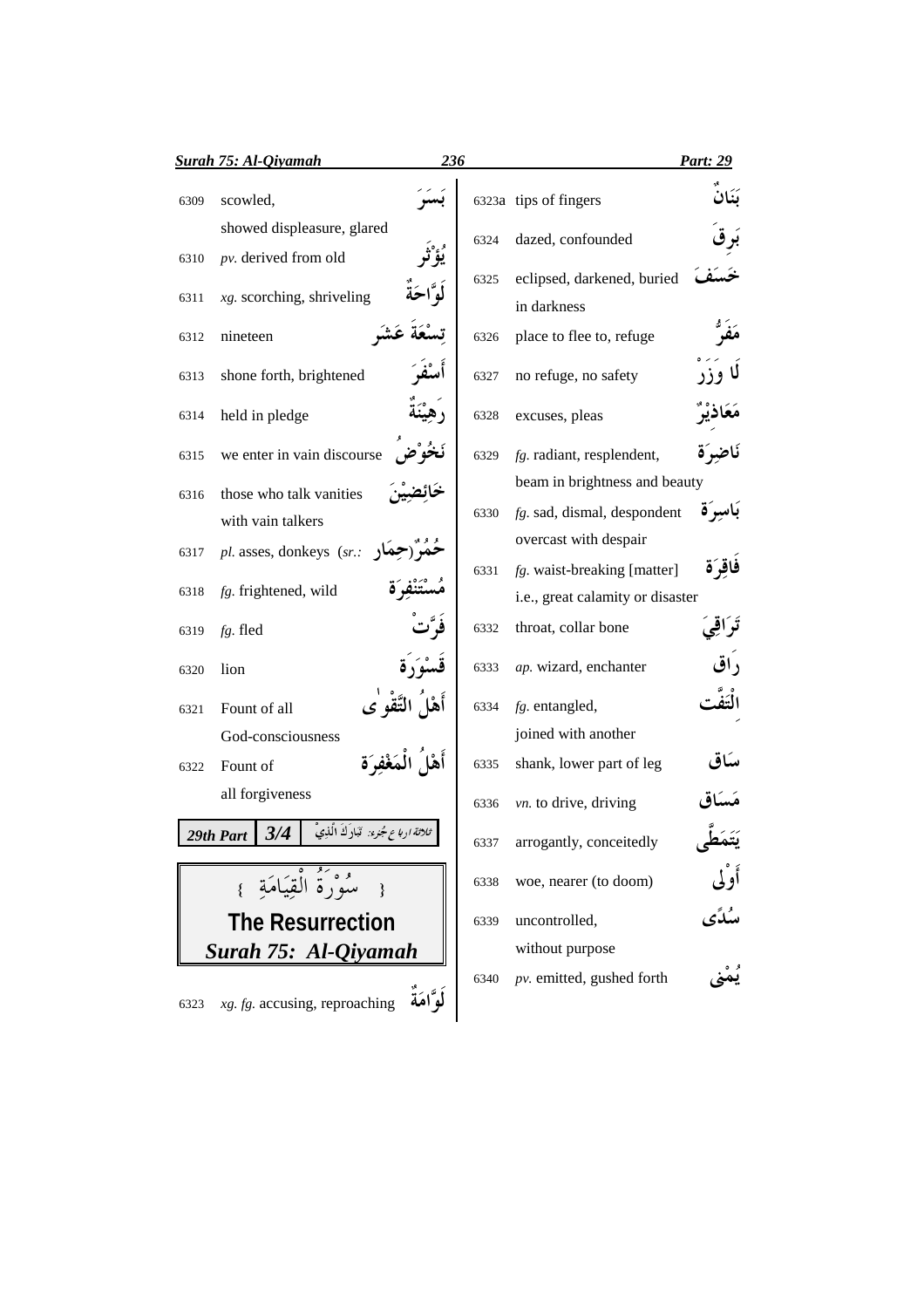|      | Surahs 76-77: Ad-Dahr, Al-Mursalaat  | 237 |      |                                         | <u>Part: 29</u> |
|------|--------------------------------------|-----|------|-----------------------------------------|-----------------|
|      | { سُوَرَةُ الدَّهْرِ }               |     | 6358 | glasses, crystals                       |                 |
|      | <b>The Time</b>                      |     | 6359 | measure                                 |                 |
|      | Surah 76: Ad-Dahr                    |     | 6360 | ginger                                  |                 |
| 6341 | long / endless period of time        |     | 6361 | name of a fountain                      |                 |
| 6342 | مَذْكُوْرًا<br>pp. remembered,       |     |      | in heaven                               |                 |
|      | mentioned                            |     | 6362 | pp. scattered,                          |                 |
| 6343 | mingled                              |     |      | unstrung [pearls]                       |                 |
|      | أَمْشَاج<br>سَلَاسِل                 |     | 6363 | frame, make                             |                 |
| 6344 | chains                               |     |      |                                         |                 |
| 6345 | أَغْلَال<br>shackles, collars, yokes |     |      | { مِيْهُوَمَ أَلْمُهُ مِيلَاتٍ }        |                 |
| 6346 | مِزَاج<br>admixture                  |     |      | <b>Those Sent Forth</b>                 |                 |
| 6347 | wide spreading                       |     |      | Surah 77: Al-Mursalaat                  |                 |
| 6348 | أسِيْرًا<br>captive                  |     | 6364 | $fg.$ those sent (winds)                | مُوْسَلات       |
| 6349 | عَبُوْسًا<br>frowning                |     | 6365 | one after another, goodness             | ڠُرْڤَا         |
| 6350 | distressful                          |     | 6366 | storming                                |                 |
| 6351 | وو°°<br>pleasure, joy                |     | 6367 | separation                              |                 |
| 6352 | (heat of) sun                        |     | 6368 | fg. those who                           |                 |
| 6353 | bitter cold                          |     | 6369 | $pv. fg.$ dimmed, put out               |                 |
|      | 6354 lowered ones,                   |     |      | 6370 pv. fg. rent asunder, cleft        |                 |
|      | close upon, near                     |     | 6371 | pv. fg. blown away,                     |                 |
| 6355 | bunches of fruits                    |     |      | scattered to wind as dust               |                 |
| 6356 | within reach, lowered                |     | 6372 | pv. fg. brought unto                    |                 |
| 6357 | vessels, goblets                     |     | 6373 | appointed time<br>pv. fg. deferred, set |                 |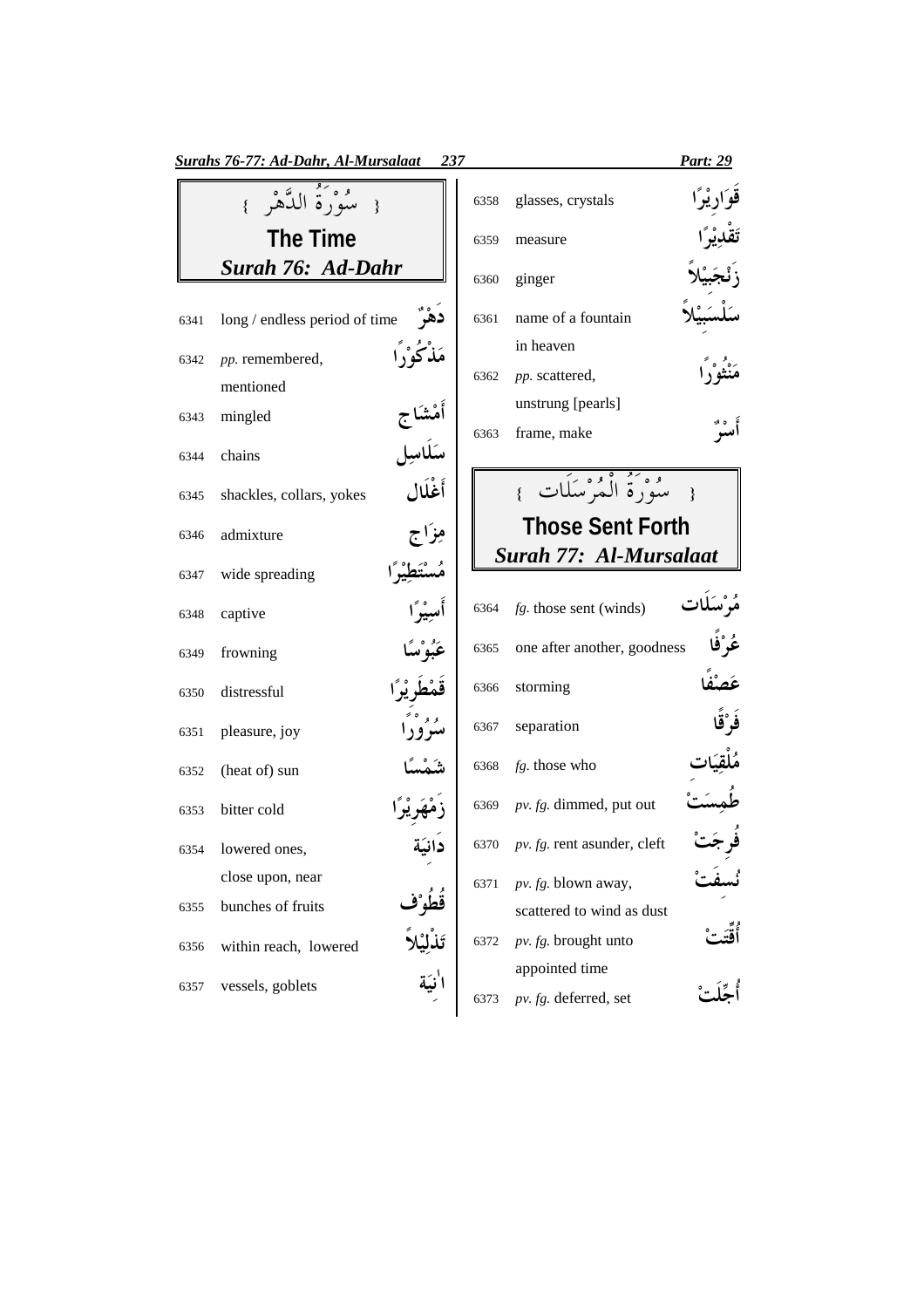|              | Surahs 78-79: An-Naba, An-Nazi'aat       | 238                  |      |                                     | Part: 30   |
|--------------|------------------------------------------|----------------------|------|-------------------------------------|------------|
| 6374         | place to draw together,                  |                      | 6389 | dazzling, blazing                   | وهٌاجًا    |
|              | receptacle<br>that holds within itself   |                      | 6390 | rainy clouds                        |            |
| 6375         | lofty, high, tall                        |                      | 6391 | $xg.$ abundantly                    |            |
| 6376         | sweet (water)                            |                      | 6392 | dense, of thick foliage             | أَلْفَافًا |
| 6377         | im. pl. be gone, depart                  |                      | 6393 | mirage                              | سَرَابًا   |
| 6378         | three                                    |                      | 6394 | place of ambush                     |            |
|              | branches / columns, three fold           | لًا ظَلَيْهِ         | 6395 | resort, destination                 |            |
| 6379<br>6380 | will not shade<br>flame, blaze           |                      | 6396 | dwellers, those who abide           | للبثير     |
|              |                                          |                      | 6397 | for ages                            | أحق        |
| 6381         | fg. throws                               |                      | 6398 | dark murky fluid, [pus]             | غَسَّاقًا  |
| 6382         | sparks                                   |                      | 6399 | proportioned, fitting               | وفاقًا     |
| 6383         | (a string of) camels,<br>marching camels |                      | 6400 | gardens                             |            |
| 6384         | yellow                                   |                      |      | (sr.                                |            |
|              | $\big( Part: 30$                         | جُزِء: عَمَّ         | 6401 | full, brimming over,<br>overflowing |            |
|              | مُوبَةُ النَّبَأَ                        |                      | 6402 | right                               |            |
|              | The (Great) News                         |                      |      | مُدْرَدُّ النَّازِعَات }            |            |
|              | Surah 78: An-Nabaa                       |                      |      |                                     |            |
|              |                                          |                      |      | <b>Those Who Tear Out</b>           |            |
| 6385         | about what? concerning what?             |                      |      | Surah 79: An-Nazi'aat               |            |
| 6386         | sleep                                    |                      | 6403 | ap. those who drag forth            | نَازِعَات  |
| 6387         | repose, rest                             | سُبَاتًا<br>لِبَاسًا | 6404 | submerging                          |            |
| 6388         | covering, cloak                          |                      |      |                                     |            |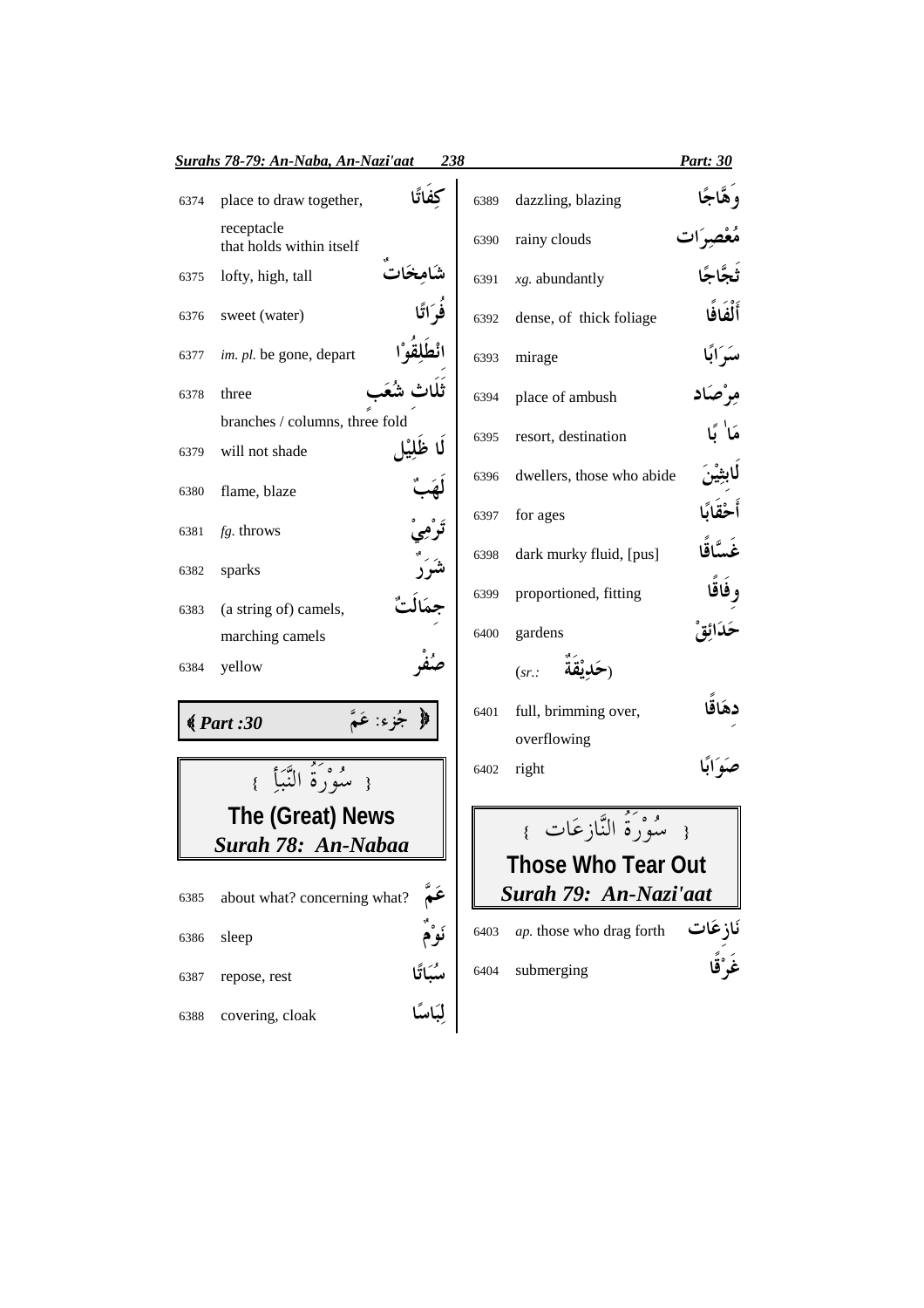|      | <b>Surah 80: 'Abasa</b>                     | 239           |      |                                             | <b>Part: 30</b>             |
|------|---------------------------------------------|---------------|------|---------------------------------------------|-----------------------------|
| 6405 | to loose knot,                              |               | 6424 | what have you got to do with?<br>an evening |                             |
| 6406 | to release (gently)<br>float, glide, [swim] |               | 6425 | a morning of it                             |                             |
| 6407 | to press forward /                          |               |      | (that follows the evening)                  |                             |
|      | speed [as in a race]                        |               |      | { سُوْرٌةٌ عَبَسَ                           |                             |
| 6408 | the quaking one                             |               |      | (He) Frowned                                |                             |
| 6409 | fg. happens after, follows                  |               |      | Surah 80: 'Abasa                            |                             |
| 6410 | fg. the one that follows after              | , ادفة        | 6426 | you pay regard /                            |                             |
| 6411 | throbbing,                                  |               | 6427 | whole attention<br>you neglect / disregard  |                             |
|      | beating painfully                           |               |      |                                             |                             |
| 6412 | those who are restored /                    | مر دو دو ں    | 6428 | hands of scribes                            |                             |
|      | returned                                    |               | 6429 | noble                                       |                             |
| 6413 | first state, former state                   | ځافوُة        | 6430 | virtuous, righteous                         |                             |
| 6414 | decayed, rotten, crumbled                   |               | 6431 | $pv.$ is destroyed,                         |                             |
| 6415 | open surface                                | ساهر ة        |      | perished, woe to                            |                             |
| 6416 | height, canopy                              |               | 6432 | How ungrateful (he is)?                     |                             |
| 6417 | made dark,                                  |               |      | What has made (him)<br>reject Allah?        |                             |
|      | covered with darkness                       |               | 6433 | put in grave                                |                             |
| 6418 | sunrise, morning                            |               | 6434 | not fulfilled,                              |                             |
| 6419 | spread it out, stretched it out <b>کاها</b> |               |      | did not perform                             |                             |
| 6420 | pasturage                                   | مرعی<br>من    | 6435 | pour forth, pouring                         |                             |
| 6421 | set firm, fixed firmly                      | أُرْسم        | 6436 | cleaving                                    |                             |
| 6422 | grand calamity, great disaster طَامَّة      |               | 6437 | vegetables, vegetation                      | صَبًّا<br>شَقَّا<br>عُلْبًا |
| 6423 | how could you be                            | فِيْمَ أَنْتَ | 6438 | dense, thick                                |                             |
|      | concerned with?                             |               |      |                                             |                             |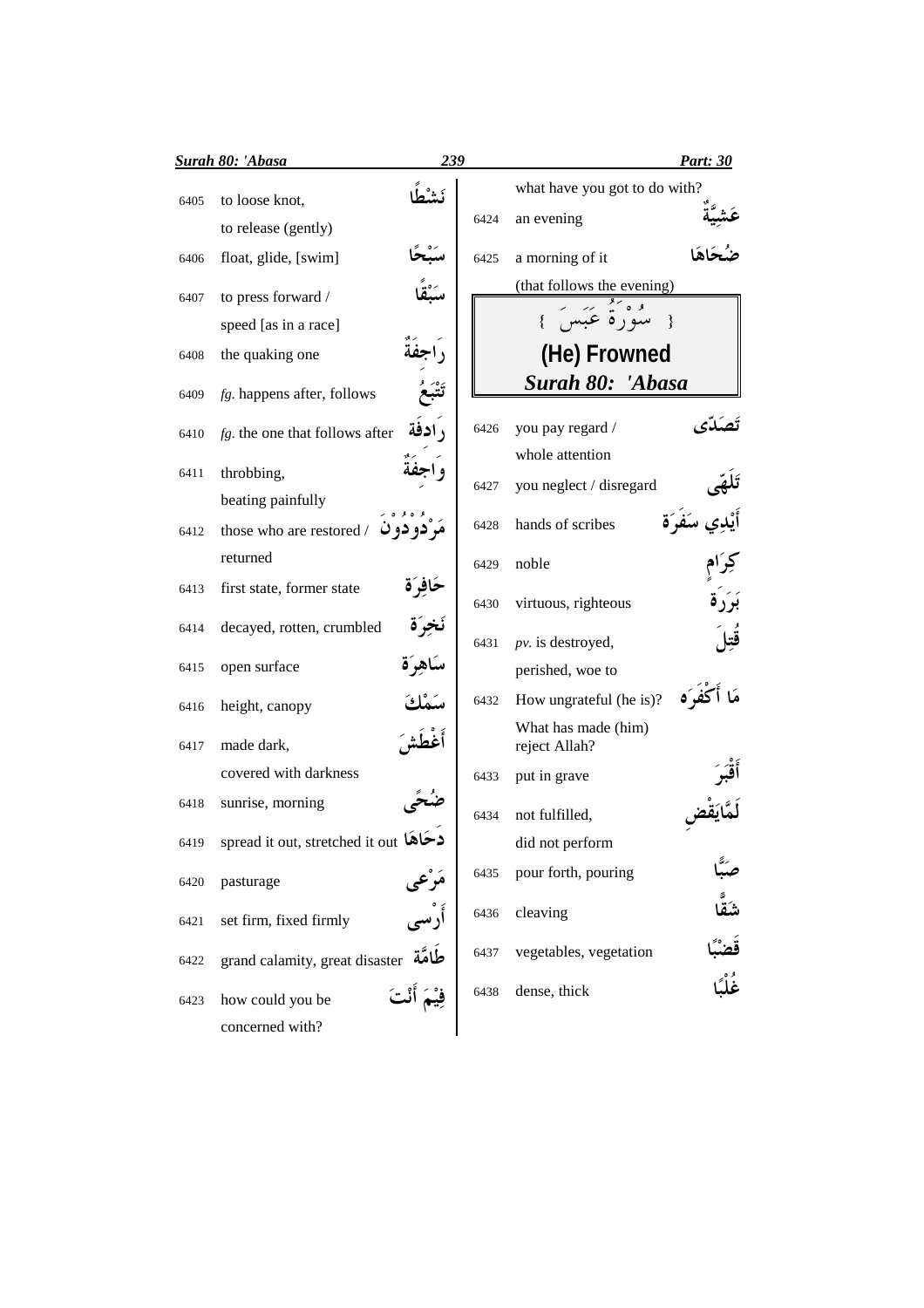|      | <u> Surahs 81-83: At-Takweer, </u> | <b>240</b>                     |      |                                                                                      | <b>Part: 30</b>  |
|------|------------------------------------|--------------------------------|------|--------------------------------------------------------------------------------------|------------------|
| 6439 | herbage, fodder                    |                                | 6455 | breathed                                                                             |                  |
| 6440 | deafening cry / noise              | صآخة                           | 6456 | held in honor, of high rank                                                          |                  |
| 6441 | laughing                           |                                | 6457 | pp. one who is obeyed                                                                |                  |
| 6442 | rejoicing                          |                                | 6458 | there                                                                                |                  |
|      | { سُوْرَةُ التَّكْوِيْرِ }         |                                | 6459 | unwilling to give,<br>withhold grudgingly                                            |                  |
|      | The Folding Up                     |                                |      | سُوْرَةُ الْبِانْفِطَارِ }                                                           |                  |
|      | <b>Surah 81: At-Takweer</b>        |                                |      |                                                                                      |                  |
|      |                                    |                                |      | <b>The Cleaving Asunder</b>                                                          |                  |
| 6443 | $pv. fg.$ is folded up,            |                                |      | Surah 82: Al-Infitaar                                                                |                  |
|      | is wound round                     |                                | 6460 | dispersed, scattered                                                                 |                  |
| 6444 | $fg.$ fall, losing the luster      |                                | 6461 | burst forth                                                                          |                  |
| 6445 | she-camels which                   |                                | 6462 | overturned, ransacked                                                                |                  |
|      | are ten-months-pregnant            |                                |      |                                                                                      |                  |
| 6446 | pv. fg. left unattended,           |                                |      | 1/4<br>30th Part                                                                     | دبع جُزِء: عَمَّ |
|      | abandoned                          |                                |      |                                                                                      |                  |
| 6447 | pv. fg. be filled,                 |                                |      | $\overline{\{\hspace{1em}\} }$ سُورَةُ الْمُطَفِّفِينَ $\overline{\{\hspace{1em}\}}$ |                  |
|      | boil over with a swell             |                                |      |                                                                                      |                  |
| 6448 | pv. fg. paired, united             |                                |      | Dealing In Fraud                                                                     |                  |
| 6449 | female (child) buried alive 32     |                                |      | Surah 83: Al-Mutaffifeen                                                             |                  |
| 6450 | pv. fg. stripped off,              |                                | 6463 | those who give less in<br>measure and weight / defraud                               |                  |
|      | torn away                          |                                | 6464 | they demanded / received by $\sum_{n=1}^{\infty}$                                    |                  |
| 6451 | that recedes                       |                                |      | measure                                                                              |                  |
| 6452 | swiftly moving                     |                                | 6465 | they take full measure                                                               |                  |
| 6453 | hiding                             | خُنَّسْ<br>الْجَوَار<br>كُنَّس | 6466 | they gave by measure                                                                 | ر ر<br>کالُوْا   |
| 6454 | departing, dissipating             |                                |      | (to others)                                                                          |                  |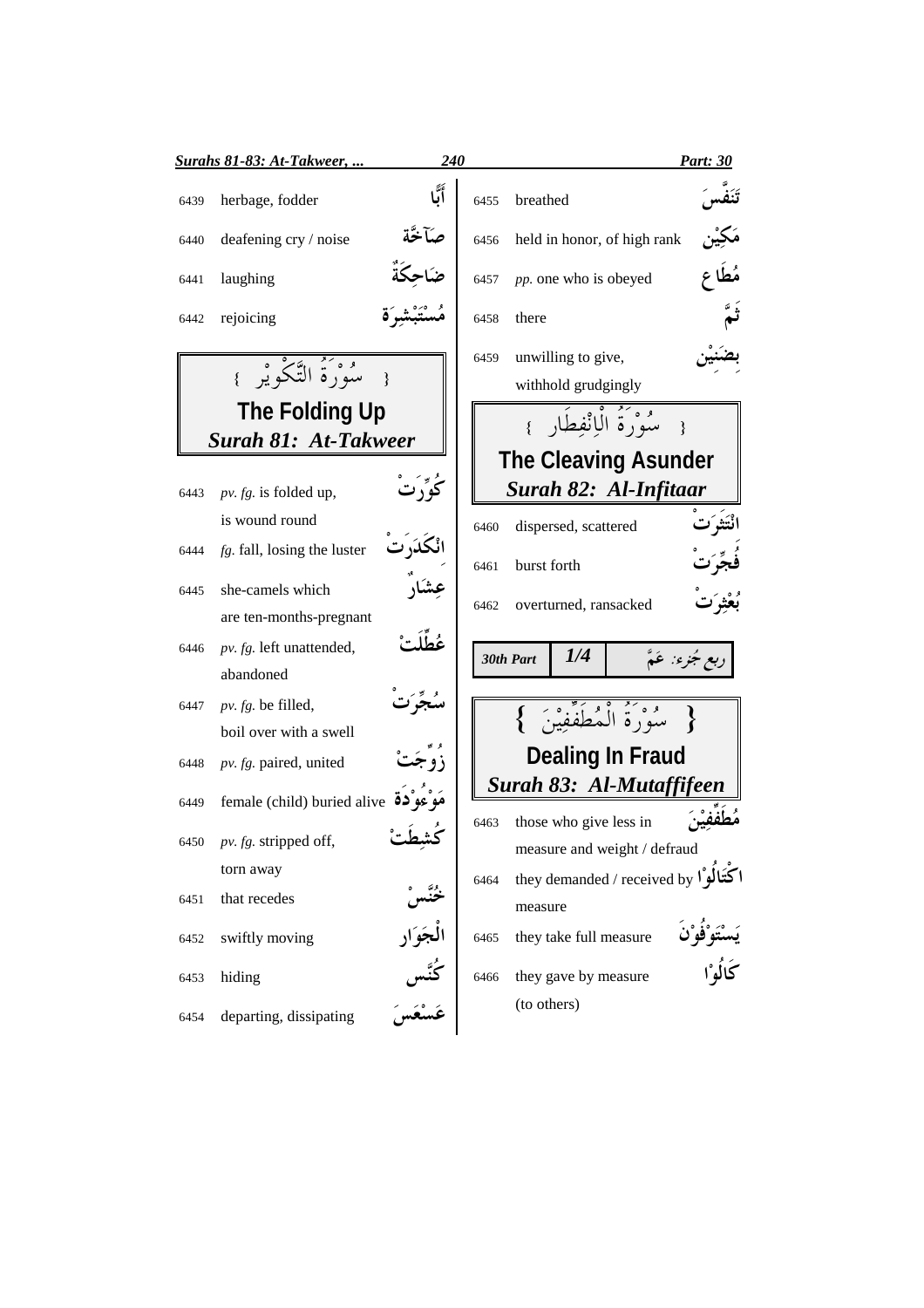|                            | Surahs 84-86: Al-Inshigaag,         | 241      |      |                                                            | <u>Part: 30</u>         |
|----------------------------|-------------------------------------|----------|------|------------------------------------------------------------|-------------------------|
| 6467                       | they give less                      |          | 6483 | $fg.$ needed (to do so)                                    |                         |
| 6468                       | pp. written                         |          | 6484 | fg. stretched out, spread out                              |                         |
| 6469                       | rusted, stained                     | ۱ ان     | 6485 | $fg.$ become empty                                         |                         |
| 6470                       | those who are                       |          | 6486 | toiling, working                                           |                         |
|                            | covered / veiled                    |          | 6487 | to toil, to work                                           |                         |
| 6471                       | pure drink (wine)                   |          | 6488 | shall never return                                         | ته د ه<br>پ <b>خو</b> ر |
| 6472                       | pp. is sealed                       |          | 6489 | afterglow of sunset                                        |                         |
| 6473                       | seal                                |          |      |                                                            |                         |
| 6474                       | musk                                |          | 6490 | brought together                                           |                         |
| 6475                       | those who have                      |          | 6491 | became full                                                |                         |
|                            | aspirations, those who hasten       |          | 6492 | they hide in chest, they                                   |                         |
|                            | earnestly to the obedience of Allah |          |      | gather (of good and bad deeds)                             |                         |
| 6476                       | name of a spring                    |          |      | $(vn)$ :                                                   |                         |
|                            | in the Heaven                       |          |      | { سُوْرَةُ الْبُرُوْجِ }                                   |                         |
| 6477                       | they wink /                         |          |      |                                                            |                         |
|                            | signal with eyes (in mockery)       |          |      | <b>The Zodiacal Signs</b>                                  |                         |
| 6478                       | jesting, joking                     |          |      | Surah 85: Al-Burooj                                        |                         |
| 6479                       | what? is? are?                      |          | 6493 | pits, ditches                                              | ل و د                   |
| 6480                       | pv. are rewarded / paid back        |          | 6494 | those seated                                               |                         |
|                            | ر و                                 |          | 6495 | <i>ap. xg.</i> full of loving kindness <b>4</b> $\epsilon$ |                         |
|                            | { سُوْرَةُ الْإِنْشِقَاق }          |          |      | { سُوْرَةُ الطَّارِقِ }                                    |                         |
| <b>The Rending Asunder</b> |                                     |          |      |                                                            |                         |
| Surah 84: Al-Inshigaag     |                                     |          |      | <b>The Night-Visitant</b>                                  |                         |
|                            |                                     |          |      | Surah 86: At-Taariq                                        |                         |
| 6481                       | $fg$ . split                        | انْشَقْد | 6496 | nightly visitor,                                           | طارق                    |
| 6482                       | fg. listened                        |          |      | (star) coming at night                                     |                         |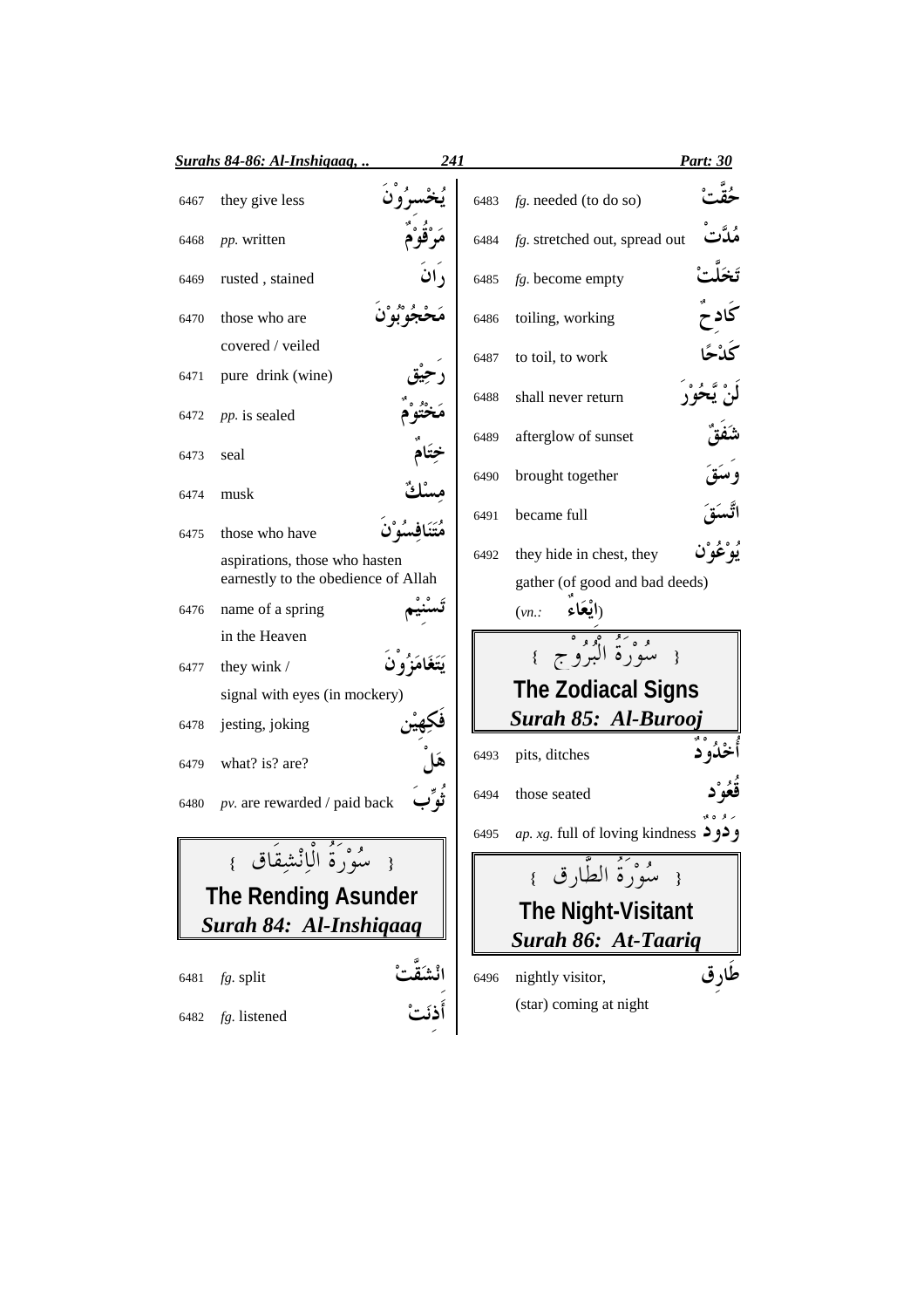|      | <b>Surahs 87-89: Al-A'alaa,</b>                 | 242           |      |                               | Part: 30          |
|------|-------------------------------------------------|---------------|------|-------------------------------|-------------------|
| 6497 | ap. gushing                                     |               | 6512 | ap. fg. enveloping,           |                   |
| 6498 | loins, backbone                                 |               |      | overwhelming                  |                   |
| 6499 | chest-bones, ribs                               |               | 6513 | ap. fg. weary, fatigued       |                   |
| 6500 | pv. will be tested / searched out $\mathcal{E}$ |               | 6514 | $ap. fg.$ boiling             |                   |
| 6501 | secrets                                         | مسَرَ أَئِرُ  | 6515 | bitter thorn-fruit            |                   |
| 6502 | the one that returns                            |               | 6516 | shall not nourish /           |                   |
|      | (the rain)                                      |               |      | give strength                 |                   |
| 6503 | the one that splits/                            | ذات الصَّدْ ع | 6517 | pp. fg. placed, set           |                   |
|      | opens out                                       |               | 6518 | cushions                      |                   |
| 6504 | amusement, pleasantry                           |               | 6519 | pp. fg. set in rows, ranged   |                   |
| 6505 | for a little while                              |               | 6520 | silken carpet                 |                   |
|      | { مِيْهُوَيَةُ الْأَعْلَى }                     |               | 6521 | pp. fg. those spread out      |                   |
|      | <b>The Most High</b>                            |               | 6522 | $pv$ . are set up,            |                   |
|      | Surah 87: Al-Aala                               |               |      | fixed firm rooted             |                   |
| 6506 | pasturage                                       |               | 6523 | $pv. fg.$ is spread out       |                   |
| 6507 | stubble, dry grass                              | غُثَأَء       | 6524 | warden                        |                   |
| 6508 | dusky, rust-brown, swarthy                      |               | 6525 | return                        |                   |
| 6509 | avoids, shuns                                   |               |      | 1/2<br>30th Part              | تصف جُزِءَ: عَهُّ |
| 6510 | more wretched, unfortunate                      |               |      | { سُوَرَةُ الْفَجْرِ }        |                   |
| 6511 | enters, shall roast                             |               |      | <b>The Dawn</b>               |                   |
|      | { مَدُورَةُ الْغَاشِيَةِ }                      |               |      | Surah 89: Al-Fajr             |                   |
|      | <b>The Overwhelming Event</b>                   |               |      |                               |                   |
|      | Surah 88: Al-Ghashiyah                          |               | 6526 | even (number such as 2,4,6,8) |                   |
|      |                                                 |               |      |                               |                   |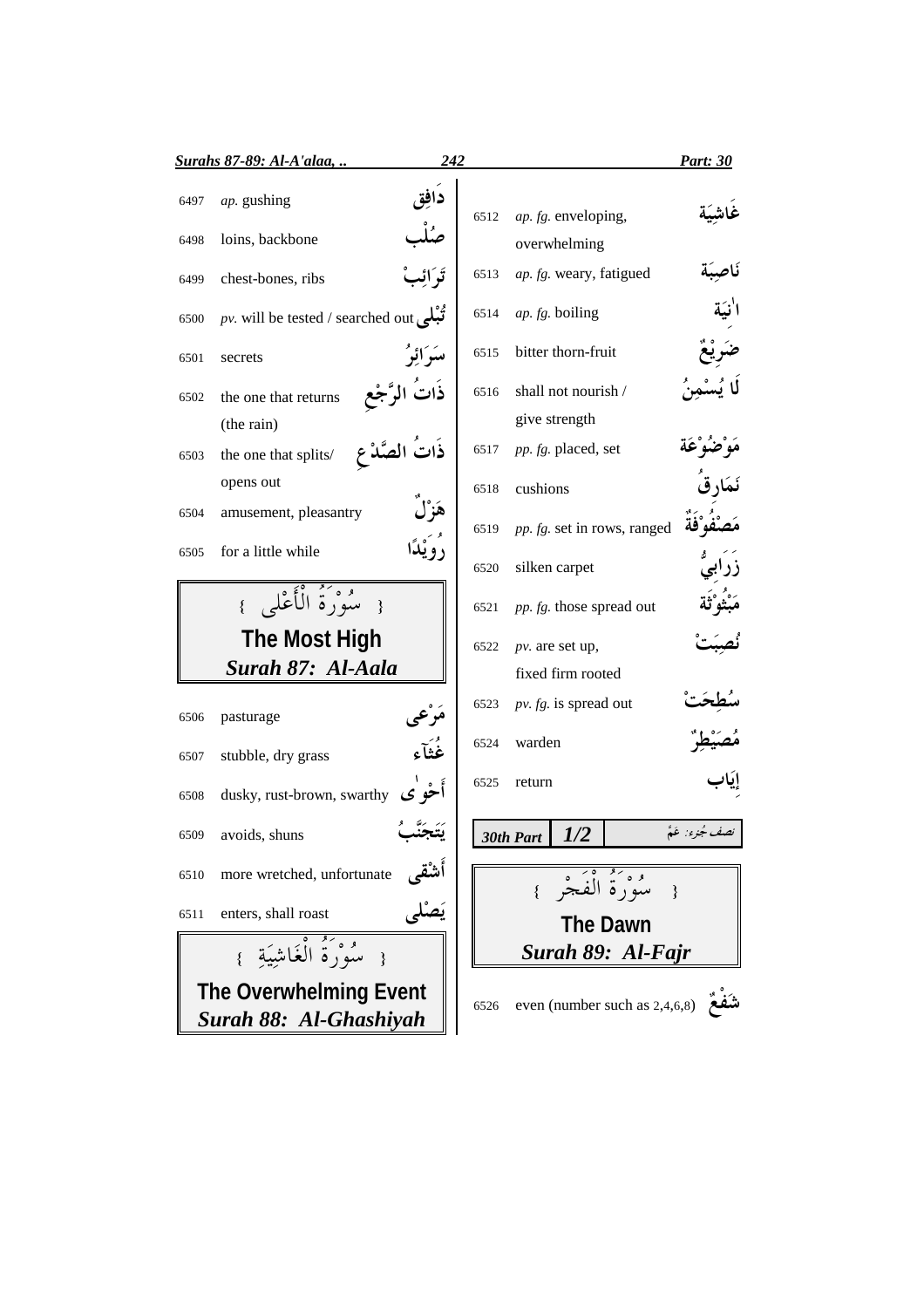|      | Surahs 90-91: Al-Balad, Ash-Shams<br>243       |      |                                 | <b>Part: 30</b>       |
|------|------------------------------------------------|------|---------------------------------|-----------------------|
| 6527 | odd (numbers such as 1,3,5,9)                  | 6542 | someone put in                  |                       |
| 6528 | those who                                      |      | toiling struggle                |                       |
|      | understand / have sense                        | 6543 | abundant                        |                       |
| 6529 | name of a nation                               | 6544 | dl. two lips                    |                       |
| 6530 | ، العمَاد<br>having pillars,                   | 6545 | dl. two highways                |                       |
|      | possessing lofty columns                       | 6546 | did not attempt / hasten        |                       |
| 6531 | جَابَهِ ا<br>they hewed / cut out              |      |                                 |                       |
| 6532 | poured down, inflicted                         | 6547 | ascent, steep up-hill road      |                       |
| 6533 | scourge, disaster                              | 6548 | freeing                         | فكُّ                  |
| 6534 | you don't urge,                                | 6549 | of hunger, hungry               |                       |
|      | one another you don't<br>encourage one another | 6550 | of kin, of relationship         |                       |
| 6535 | inheritance, heritage                          | 6551 | of dust, (lying low)            |                       |
| 6536 | أكلأ<br>devour greedily                        |      | in dust                         |                       |
| 6537 | love exceedingly,                              | 6552 | closing around,<br>vaulted over |                       |
|      | boundless love                                 |      |                                 |                       |
| 6538 | pv. would be brought,                          |      | مُعْ وَكَ الشَّمْ               |                       |
|      | is brought                                     |      | <b>The Sun</b>                  |                       |
| 6539 | to bind                                        |      | <b>Surah 91: Ash-Shams</b>      |                       |
| 6540 | satisfied, at peace                            |      |                                 |                       |
|      |                                                | 6553 | followed her                    |                       |
|      | { سُوْرَةُ الْبَلَدِ }                         | 6554 | showed up light                 |                       |
|      | <b>The City</b>                                | 6555 | spread, expanse                 |                       |
|      | Surah 90: Al-Balad                             | 6556 | corrupted, buried               | جَلی<br>طَحی<br>سُقْہ |
| 6541 | inhabitant, not prohibited,                    | 6557 | drink                           |                       |
|      | free to do                                     |      |                                 |                       |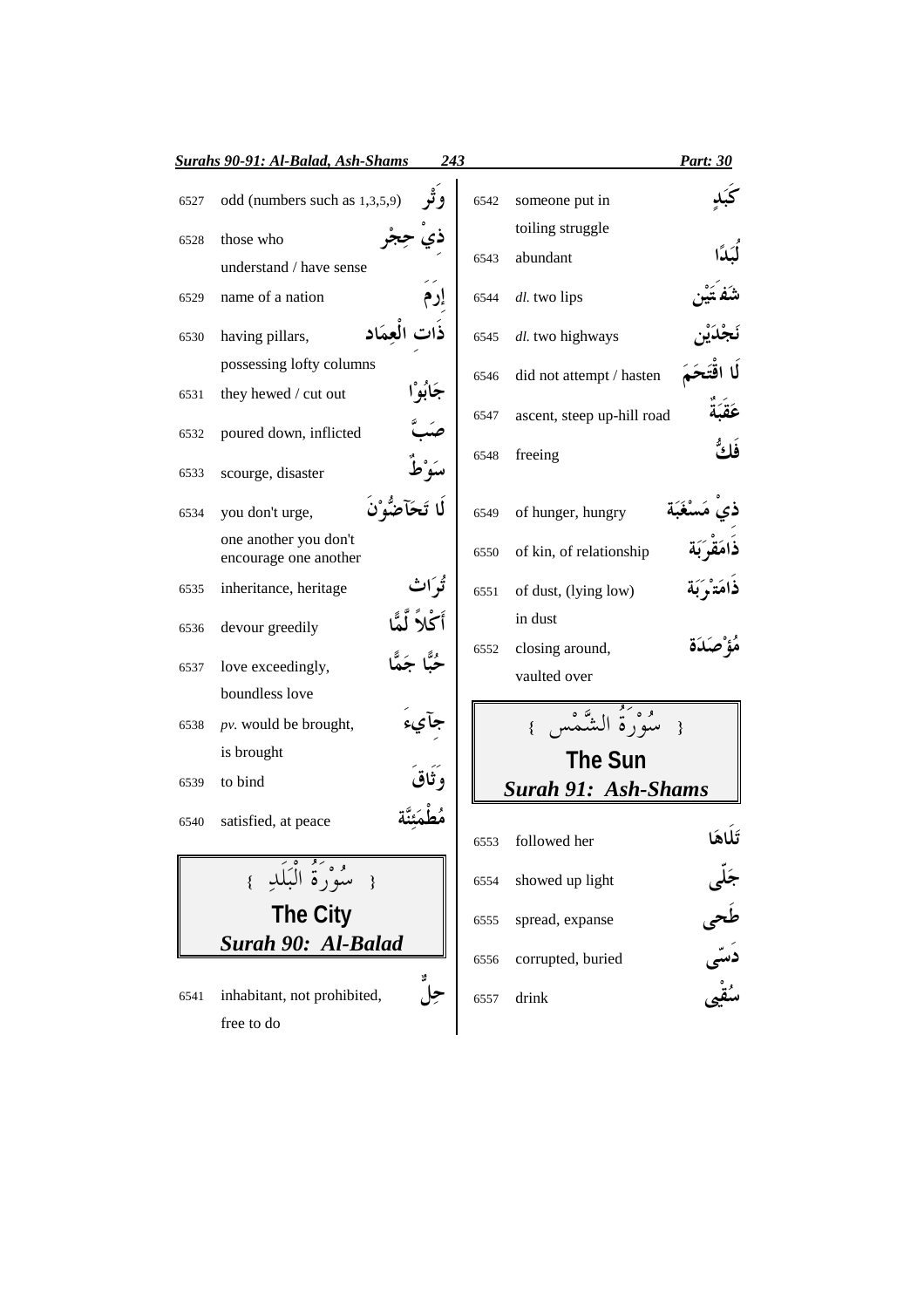| <b>Surahs 92-95: Al-Layl, </b>     | 244                                |      |                                                | <u>Part: 30</u>   |
|------------------------------------|------------------------------------|------|------------------------------------------------|-------------------|
| destroyed, doomed, crushed<br>6558 |                                    | 6571 | ni. do not be harsh /                          |                   |
| sequel, consequence<br>6559        |                                    | 6572 | oppress / coerce<br>ni. do not chide / repulse |                   |
| { سُوْرَةُ اللَّيْلِ }             |                                    | 6573 | im. proclaim, speak                            | حَلِّكْ           |
| <b>The Night</b>                   |                                    |      |                                                |                   |
| Surah 92: Al-Layl                  |                                    |      | { سُوْرَةُ الشَّرْحُ }                         |                   |
|                                    |                                    |      | <b>The Expansion</b>                           |                   |
| diverse, dispersed<br>6560         |                                    |      | Surah 94: As-Sharh                             |                   |
| hardship, adversity<br>6561        | ڠۺؗۯؙؠ<br>تَرَدَّى                 | 6574 | وضَعْنَا عَنْ We removed / took off            |                   |
| perished, fell headlong,<br>6562   |                                    | 6575 | galled, weighed                                | أَنْقض            |
| went down [to grave]               |                                    |      | down heavily                                   |                   |
| blazing fiercely<br>6563           | تَلَظَى                            | 6576 | your back                                      | ظَهْرَكَ          |
| most wretched, unfortunate<br>6564 | أشقى                               |      |                                                |                   |
| most pious, God-conscious<br>6565  | أَتْقَم                            | 6577 | im. labor hard,                                |                   |
|                                    |                                    |      | toil [for worship]                             | ارْغَه            |
| { سُوْرَةُ الضُّحِيِ }             |                                    | 6578 | im. turn with love                             |                   |
|                                    |                                    |      | { سَوْرَةُ التَّيْنِ }                         |                   |
| <b>The Glorious</b>                |                                    |      |                                                |                   |
| <b>Morning Light</b>               |                                    |      | <b>The Fig</b>                                 |                   |
| Surah 93: Adh-Dhuha                |                                    |      | Surah 95: At-Teen                              |                   |
| brightness of morning<br>6566      |                                    | 6579 | fig                                            |                   |
| grew still and dark<br>6567        |                                    | 6580 | stature, conformation, mold                    |                   |
| have not forsaken<br>6568          | مَا وَدَعَ                         | 6581 | lower                                          | أَسْفَل<br>مَافا° |
| not displeased<br>6569             | مَا قَل <sub>َ</sub> ى<br>عَائِلاً | 6582 | pl. those who are low                          |                   |
| destitute, in need<br>6570         |                                    |      |                                                |                   |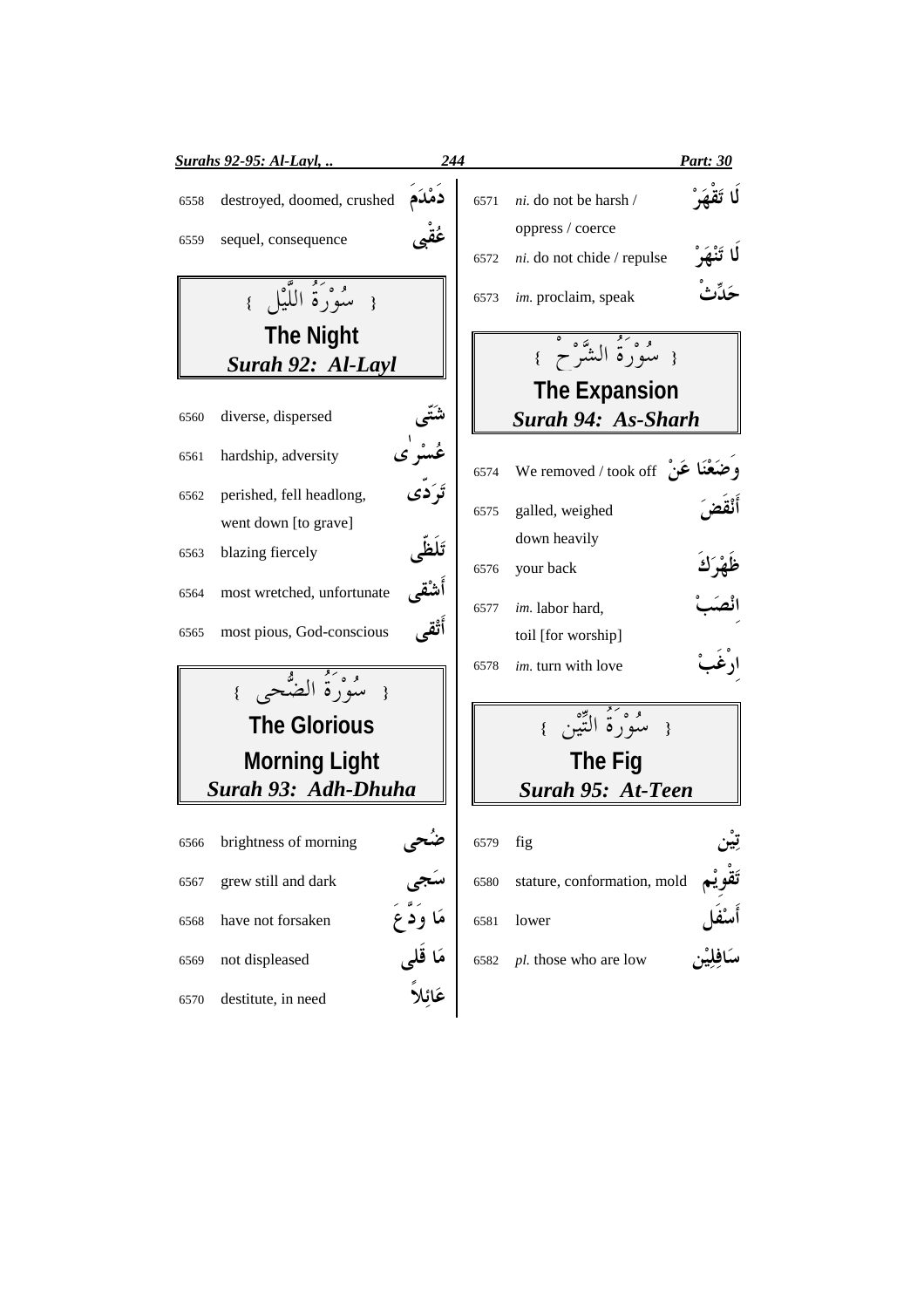|      | <b>Surahs 96-100: Al-'Alaq,</b>                  | 245                  |      |                                               | <b>Part: 30</b> |
|------|--------------------------------------------------|----------------------|------|-----------------------------------------------|-----------------|
|      | { سُوْرَةُ الْعَلَقِ }                           |                      | 6592 | depart<br>straight, right, correct            |                 |
|      | <b>The Leech-like Clot</b><br>Surah 96: Al-'Alaq |                      | 6593 | worst of the creatures                        |                 |
| 6583 | clot [of blood]                                  |                      | 6594 | best of the creatures                         |                 |
| 6584 | the most bountiful                               | عَلَقَ<br>الْأَكْرَم |      | { سُوْرَةُ الْزِلْزَالَ }                     |                 |
| 6585 | return                                           | رُجْع                |      | <b>The Convulsion</b><br>Surah 99: Al-Zilzaal |                 |
| 6586 | we will drag along                               | نَسْفُعً             |      |                                               |                 |
| 6587 | forelock, forehead                               | نَاصِيَة             | 6595 | quake, shaking, convulsion                    | : لزَال         |
| 6588 | council, assembly                                | ۔<br>نَاديَ          | 6596 | what has happened to her?                     | مَالَهَ         |
| 6589 | angels of punishment,                            | زَبَانِيَة           | 6597 | speaks out, recounts,                         |                 |
|      | forces of heavenly chastisement                  |                      |      | relates                                       |                 |
|      |                                                  |                      | 6598 | issue forth, proceed                          |                 |
|      | { سُوْرَةُ الْقَلْزِ }                           |                      | 6599 | scattered groups,                             | أَشْتَاتًا      |
|      | The Night of                                     |                      |      | cut off from one another                      |                 |
|      | Power (honour)                                   |                      |      | { سُوْرَةُ الْعَادِيَاتِ }                    |                 |
|      | Surah 97: Al-Qadr                                |                      |      | <b>Those That Run</b>                         |                 |
|      |                                                  |                      |      | Surah 100: Al-'Adiyat                         |                 |
| 6590 | night of power / destiny اَلْيُلَةَ الْقُدْر     |                      | 6600 | $pl.$ running                                 |                 |
|      | ثلاثة ا دبا ع جُنوء عَمُّ<br>3/4<br>30th Part    |                      | 6601 | vn. panting, snorting                         |                 |
|      | مَعْنُ وَمُ الْبَيِّنَةِ }                       |                      | 6602 | those who strike sparks                       |                 |
|      | <b>The Clear Evidence</b>                        |                      |      | [with their iron -shoes]                      |                 |
|      | Surah 98: Al-Bayyinah                            |                      | 6603 | tramp of a horse-foot                         | قَدْحًا         |
| 6591 | those who abandon /                              |                      | 6604 | those raiding                                 |                 |
|      |                                                  |                      |      |                                               |                 |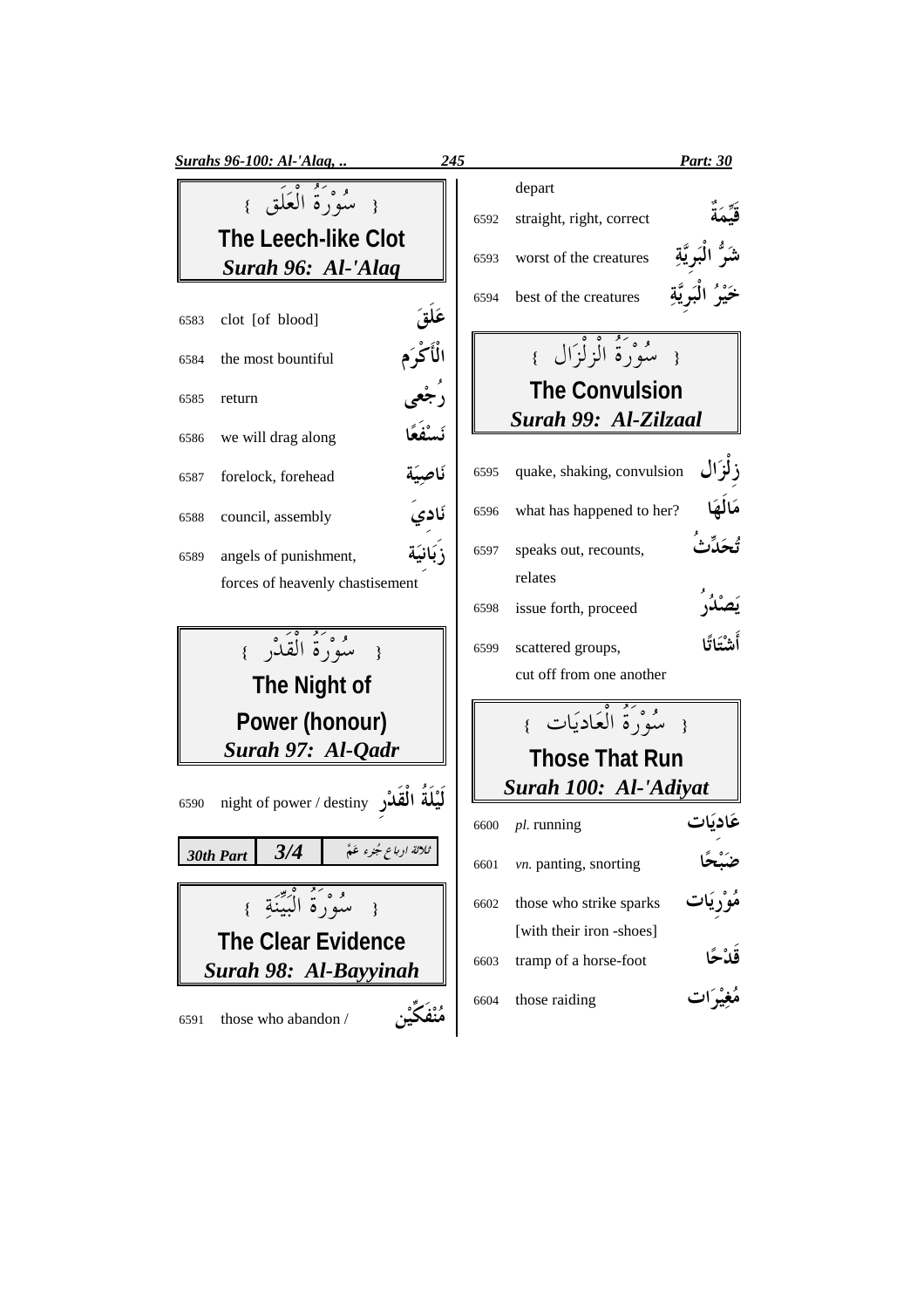| Surah 101: Al-Qari'ah            |                                                             | 246               |             |                                                                                                                                          | <b>Part: 30</b> |
|----------------------------------|-------------------------------------------------------------|-------------------|-------------|------------------------------------------------------------------------------------------------------------------------------------------|-----------------|
| pl. fg. raised<br>6605           |                                                             | أَثَوْنَ          |             | 6612 moths                                                                                                                               |                 |
| clouds of dust<br>6606           |                                                             |                   |             | 6613 <i>pp</i> . be scattered                                                                                                            |                 |
| pl. fg. stormed into<br>6607     |                                                             | و سُطنَ           |             | 6613a will be                                                                                                                            |                 |
| ungrateful, ingrate<br>6608      |                                                             | كُنُوْ د          |             | 6613b mountains                                                                                                                          |                 |
| 6609                             | $pv$ . is raised and brought out                            | بُعْثِرَ          |             | 6613c wool                                                                                                                               |                 |
| 6610                             | $pv$ . is brought [to light]                                |                   |             | 6614 pp. carded [wool]                                                                                                                   |                 |
| FROM THIS SURAH ONWARDS,         | <b>MEANINGS OF ALMOST ALL THE</b>                           |                   | 6614a but   |                                                                                                                                          | أَمَّا          |
| ARE RECITED DAILY, ARE           | WORDS OF EACH SURAH, WHICH                                  |                   |             | 6614b whose                                                                                                                              |                 |
|                                  | PROVIDED. THE TRANSLATION OF<br>THE SURAHS IS ALSO GIVEN SO |                   |             | 6614c heavy                                                                                                                              |                 |
| <b>MEANINGS OF THESE SURAHS.</b> | THAT YOU DON'T HAVE TO LOOK<br>FOR ONE WHILE MEMORIZING THE |                   |             | 6614d scales                                                                                                                             |                 |
|                                  |                                                             |                   |             | 6614e pleasant life                                                                                                                      |                 |
|                                  | { سُوْرَةُ الْقَارِعَةِ }                                   |                   | 6614f light |                                                                                                                                          |                 |
|                                  | The Day of Clamour<br>Surah 101: Al-Qari'ah                 |                   |             | 6615 his abode (mother: $\left  \right\rangle$ )                                                                                         |                 |
|                                  |                                                             |                   |             | 6615a abyss                                                                                                                              |                 |
|                                  | 6611 ap. fg. the sudden calamity القارعَة                   |                   |             | 6615b what she is                                                                                                                        |                 |
| 6611a what                       |                                                             | هَا               |             | 6616 raging / blazing fire                                                                                                               |                 |
| 6611b what will                  |                                                             | مَآ أَدُ ٫ ٰكَ    |             | The (day of) clamor: What is the (day of)                                                                                                |                 |
| explain to you                   |                                                             |                   |             | clamor? And what will explain to you what<br>the (day of) clamor is? (It is) a day where                                                 |                 |
| 6611c day                        |                                                             |                   |             | on men will be like moths scattered about,<br>And the mountains will be like carded wool.<br>Then, he whose balance (of good deeds) will |                 |
| 6611d will be                    |                                                             | يَكُوْنُ<br>نَاسِ |             | be (found) heavy, Will be in a life of good<br>pleasure and satisfaction. But he whose                                                   |                 |
| 6611e mankind, men               |                                                             |                   |             | balance (of good deeds) will be (found) light,<br>- Will have his home in a (bottomless) pit.                                            |                 |
| 6611f like                       |                                                             | كَ                |             | And what will explain to you what this is? (It<br>is) a fire blazing fiercely!                                                           |                 |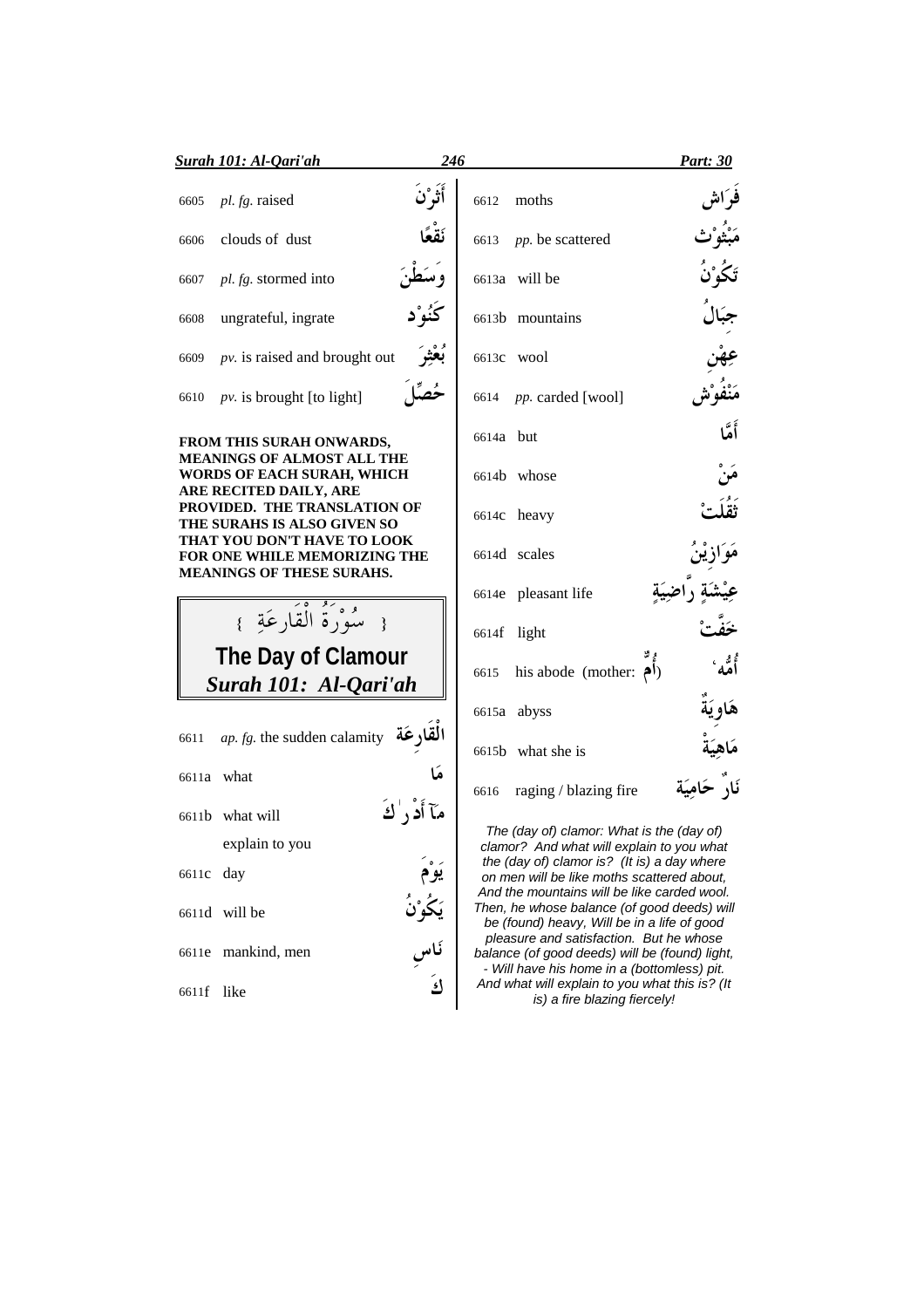|       |                             |                                | more<br>graves.                  |
|-------|-----------------------------|--------------------------------|----------------------------------|
|       | { سُوْرَةُ التَّكَاتُرِ }   |                                | reality).<br>were y              |
|       | <b>The Piling Up</b>        |                                | You w<br>see He<br>certa         |
|       | Surah 102: At-Takathur      |                                | quest                            |
|       | 6617 diverted, distracted   |                                |                                  |
| 6618  | (greed for) more and more   |                                | Tim                              |
| 6618a | until                       |                                |                                  |
| 6619  | you visited / reached       |                                |                                  |
| 6620  | graves                      |                                | 6621<br>$\mathbf{b}$<br>f        |
| 6620a | nay                         |                                | $[$ f<br>6622                    |
| 6620b | soon                        |                                | d                                |
|       | 6620c you will know then    |                                | 6622a<br>$\mathbf n$             |
|       | 6620d but (again)           |                                | 6622b<br>$\overline{\mathbf{u}}$ |
|       | 6620e if, would that        |                                | 6622c<br>a                       |
|       | 6620f knowledge             |                                | 6622d<br>e e                     |
|       | 6620g you will behold (see) |                                | $\sqrt{ }$<br>6622e              |
| 6620h | hell                        |                                | 6622f<br>d                       |
|       | 6620i vision                |                                | 6622g g                          |
|       | 6620j you will be asked     |                                | 6623<br>th                       |
| 6620k | that day                    | تسنئلن<br>يَوْمَئِذٍ<br>نَعيْم | $\mathbf{O}$<br>6623a<br>tı      |
| 66201 | pleasure                    |                                | 6623b<br>e                       |
|       |                             |                                |                                  |

The mutual rivalry for piling up (the good things of this world) diverts you (from the

serious things), Until you visit the But nay, you soon shall know (the Again, you soon shall know! Nay, vou to know with certainty of mind, vould beware!). You shall certainly see Hell-fire! Again, you shall see it with certainty of sight! Then, shall you be ioned that day about the joy! (you indulged in!) { سُوْرة العَصْر } **Reepse Through the Ages** *Surah 103: Al-Asr* <sup>6621</sup> by (particle used or swearing, for e.g., by God) flight of $\vert$  time, عصر eclining day 6622a man \$ 6622b in state of loss خس except, save those) who believe ا<br>**مذ**  $\mathsf{I}$ 6622f do -عَمِلُا good (works) صَالِحَات hey exhort / enjoin upon تَوَا صَـ ne another 6623a truth CI endurance, patience **صب** 

*By t*he time, Verily Man is in loss, Except those who have faith, and do righteous deeds, and (join together) in the mutual enjoining of truth, and of patience and constancy.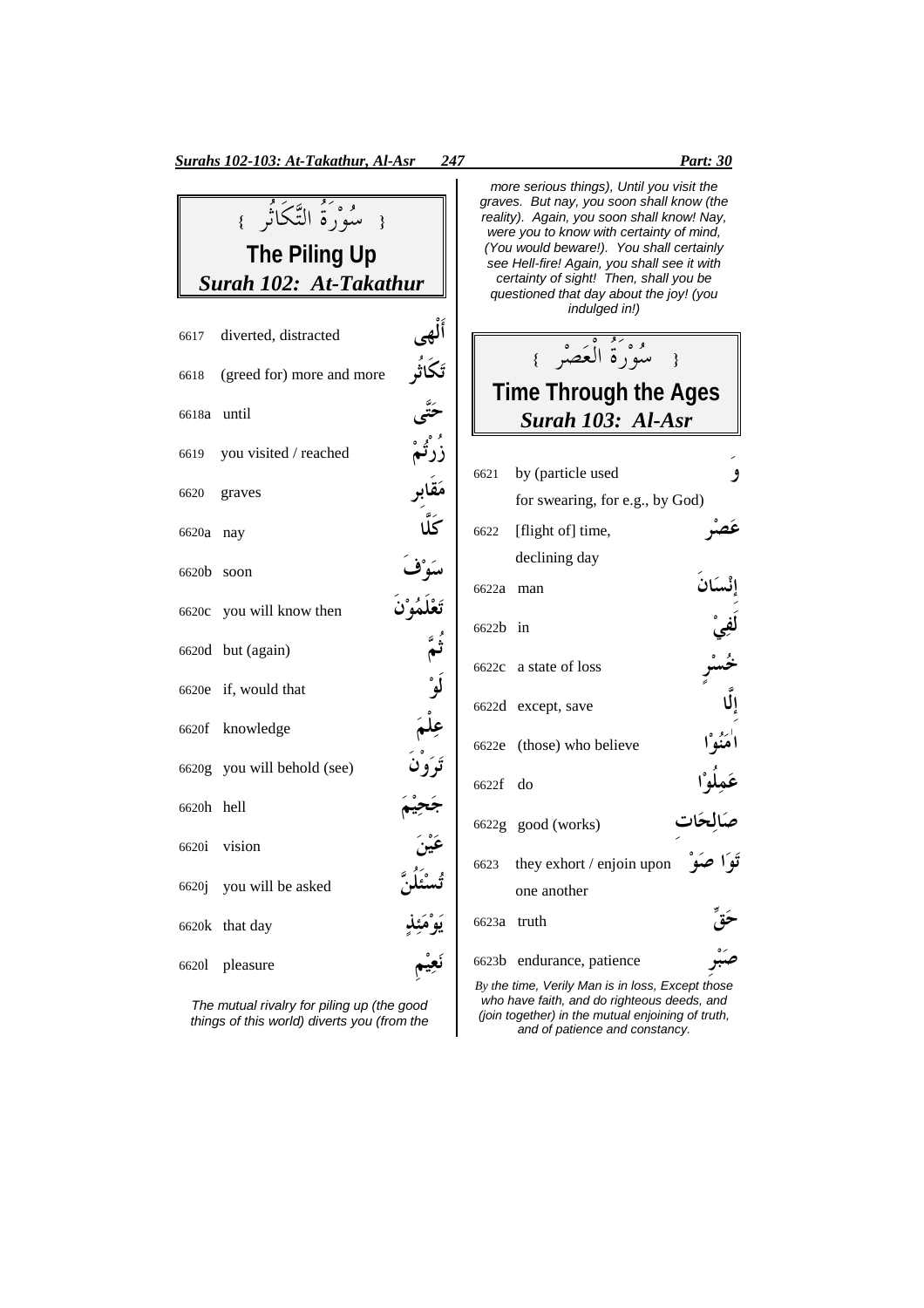| $\overline{\phantom{a}}$                |                                                                                                                                                                                                                                                                                                                                                |
|-----------------------------------------|------------------------------------------------------------------------------------------------------------------------------------------------------------------------------------------------------------------------------------------------------------------------------------------------------------------------------------------------|
|                                         |                                                                                                                                                                                                                                                                                                                                                |
| Surah 104: Al-Humazah                   |                                                                                                                                                                                                                                                                                                                                                |
|                                         |                                                                                                                                                                                                                                                                                                                                                |
|                                         |                                                                                                                                                                                                                                                                                                                                                |
| 6624 scandal-monger, slanderer          | ۿؘمَزَة                                                                                                                                                                                                                                                                                                                                        |
| 6625 backbiter, fault-finder, traducero |                                                                                                                                                                                                                                                                                                                                                |
|                                         |                                                                                                                                                                                                                                                                                                                                                |
|                                         | عَالَم                                                                                                                                                                                                                                                                                                                                         |
|                                         |                                                                                                                                                                                                                                                                                                                                                |
|                                         | أَنَّ                                                                                                                                                                                                                                                                                                                                          |
|                                         | أخْلَدَ                                                                                                                                                                                                                                                                                                                                        |
|                                         | ػؖڵ                                                                                                                                                                                                                                                                                                                                            |
|                                         |                                                                                                                                                                                                                                                                                                                                                |
|                                         |                                                                                                                                                                                                                                                                                                                                                |
|                                         |                                                                                                                                                                                                                                                                                                                                                |
| which breaks (others) to pieces         |                                                                                                                                                                                                                                                                                                                                                |
|                                         | أدر ٰي                                                                                                                                                                                                                                                                                                                                         |
|                                         | مَآ أَدْ ر' كَ                                                                                                                                                                                                                                                                                                                                 |
| convey unto you                         |                                                                                                                                                                                                                                                                                                                                                |
| what                                    |                                                                                                                                                                                                                                                                                                                                                |
|                                         | مَا<br>مُوْقَدَة<br>الَّت <i>ي</i> ْ                                                                                                                                                                                                                                                                                                           |
|                                         |                                                                                                                                                                                                                                                                                                                                                |
|                                         | مَعْ دَمَّةُ أَفْهَمَزَةً }<br>The Scandal-Monger<br>6623a every, all<br>6625a gathered<br>6625b counted<br>6625c thinks<br>6625d that<br>6626 made him live forever<br>6626a nay<br>6626b verily, surely<br>6627 <i>pv</i> . be thrown, flung<br>6628 crushing (torment),<br>6628a convey<br>6628b Ah, what will<br>6629 pp. kindled<br>which |

| Surahs 104-105: Al-Humazah, Al-Feel<br>248                                          | <b>Part: 30</b>                                                                                |
|-------------------------------------------------------------------------------------|------------------------------------------------------------------------------------------------|
| { سُوْدَ ثُمَّ أَلْهُمَزَةً }<br><b>The Scandal-Monger</b><br>Surah 104: Al-Humazah | تَطَل<br>$fg.$ rises over, leaps up over<br>6630<br>أفئدة<br>hearts<br>6631<br>(فؤ ًاد<br>(sr. |
| ݣلْ<br>6623a every, all                                                             | هُؤْ صِكَدَة<br>6631a closed                                                                   |
| هُمَزَة<br>scandal-monger, slanderer<br>6624                                        | 6631b columns                                                                                  |
| hackbiter fault-finder traducers<br>6625                                            | <i>pp.</i> outstretched, endless<br>6632                                                       |

Woe to every (kind of) sandal-monger and backbiter, Who piles up wealth and lays it by, Thinking that his wealth would make him last forever! By no means! He will be sure to be thrown into that which breaks to pieces. And what will explain to you that which breaks to pieces? (It is) the Fire of Allah kindled (to a blaze), That which does mount (right) to the hearts. It shall be made into a vault over them, In columns outstretched.

{ سُوْرة الفِيْل } **The Elephant** *Surah 105: Al-Feel*

|             | 6632a you have seen                  | <b>تر</b> (را ي)        |
|-------------|--------------------------------------|-------------------------|
| $6632h$ how |                                      |                         |
|             | 6632c dealt with                     | فَعَلَ (ف ع ل)          |
|             | 6632d owners,                        | أ <b>صْحَاب</b> (ص ح ب) |
|             | companions                           |                         |
| 6633        | companions of the أَصْحَابُ الْفِيْل |                         |
|             | elephants                            |                         |
| 6634        | the elephant                         | ن<br>في ا               |
|             | 6634b brought (made)                 | ر (ج ع لي               |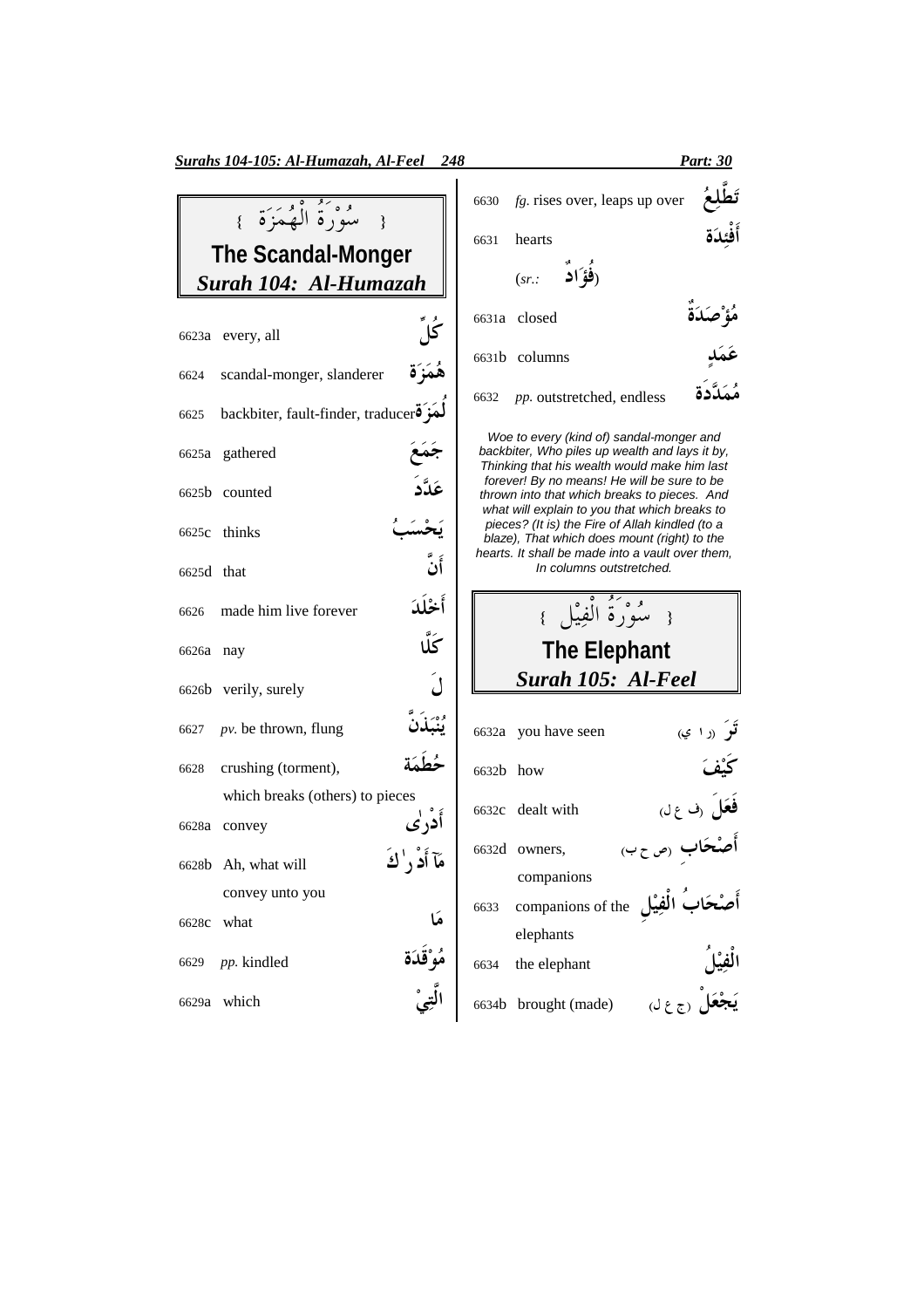|            | Surahs 106-107: Quraish, Al-Ma'oon<br>249                                                 |            | Part: 30                                                                                                                                |
|------------|-------------------------------------------------------------------------------------------|------------|-----------------------------------------------------------------------------------------------------------------------------------------|
| 6634c      | stratagem                                                                                 | 6639a      | Quraish (name of a tribe)                                                                                                               |
| 6635       | <b>تَضَلِيَل</b> <sub>(ض ل ل)</sub><br>to let go astray,                                  | 6640       | $($ ر ح ل<br>journey                                                                                                                    |
|            | brought to naught                                                                         | 6641       | winter                                                                                                                                  |
| 6635a sent | أرسكل <sub>(د س ل)</sub>                                                                  |            |                                                                                                                                         |
|            | 6635b birds, flying creatures                                                             | 6642       | summer                                                                                                                                  |
|            |                                                                                           |            | 6642a so they must<br>$\Omega \cup \mathcal{F}$                                                                                         |
| 6636       | كابيل<br>swarms / flocks (of birds)                                                       |            | worship                                                                                                                                 |
|            | 6636a pelted<br>ترمي (رم»                                                                 | 6642b this | هذا                                                                                                                                     |
|            | 6636b stones                                                                              |            | 6642c house (Kaabah)                                                                                                                    |
|            | 6636c baked clay                                                                          |            | 6642d fed them<br>(1, 3)                                                                                                                |
|            | <b>جعل</b> رج ع لي<br>6636d made                                                          |            | 6642e fed them                                                                                                                          |
| 6636e like | اءَ                                                                                       |            | against hunger                                                                                                                          |
|            |                                                                                           |            | 6642f made them safe<br>(196)                                                                                                           |
| 6637       | عصف<br>(field of) stalks and straws                                                       |            |                                                                                                                                         |
| 6638       | مَأْكُوْلَ (اك ل<br>pp. eaten up,                                                         |            | 6642g made them<br>safe from fear                                                                                                       |
|            | devoured                                                                                  |            |                                                                                                                                         |
|            | Have you not seen how your Lord dealt with<br>the companience of the elephant? Did He not |            | For the familiarity of the Quraish, Their<br>familiarity with the journeys by winter and<br>summer, - Let them worship the Lord of this |

House, who provides them with food against hunger, And with security against fear (of danger).

{ سُوْرة المَاعُوْن } **Neighborly Needs** *Surah 107: Al-Ma'oon*

6642h have (you)? did (you)?

6642i you observed  $\overrightarrow{C}$ راًيْتَ  $(0, 1)$ 

 $\overrightarrow{b}$ ون ن جاء ن جنگدان و  $\overrightarrow{c}$   $\overrightarrow{c}$   $\overrightarrow{c}$   $\overrightarrow{c}$   $\overrightarrow{c}$   $\overrightarrow{c}$   $\overrightarrow{c}$   $\overrightarrow{c}$   $\overrightarrow{c}$   $\overrightarrow{c}$   $\overrightarrow{c}$   $\overrightarrow{c}$   $\overrightarrow{c}$   $\overrightarrow{c}$   $\overrightarrow{c}$   $\overrightarrow{c}$   $\overrightarrow{c}$   $\overrightarrow{c}$   $\overrightarrow{c}$   $\overrightarrow{c}$   $\overrightarrow{c}$   $\over$ 

the companions of the elephant? Did He not make their treacherous plan go astray? And (He) sent against them flight of birds, Striking them with stones of baked clay. Then did (He) make them like an empty field of stalks and straw (of which the corn has been eaten up).

{ سُوْرة قرَيْش } **The Quraish (Custodians of Ka'bah)** *Surah 106: Quraish* 6639 familiarity, taming إِيْلَافٌ

protection,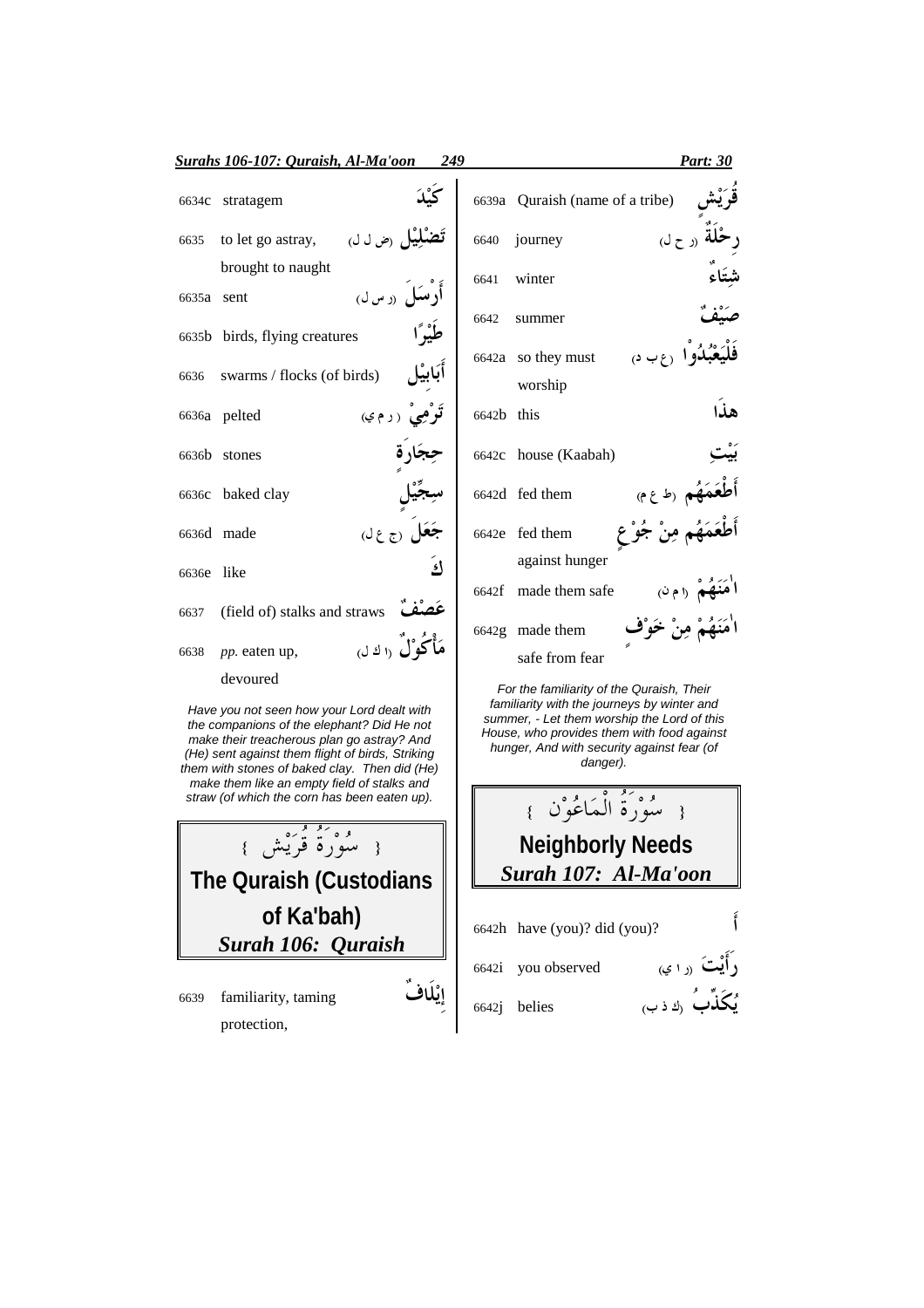|           | Surahs 108-109: Al-Kauthar, Al-Kfrun 250                                                                                          |                              |       |                                                                                                                                   | <b>Part: 30</b>                                                   |
|-----------|-----------------------------------------------------------------------------------------------------------------------------------|------------------------------|-------|-----------------------------------------------------------------------------------------------------------------------------------|-------------------------------------------------------------------|
|           | 6642k requital                                                                                                                    |                              |       | <b>The Abdundance</b>                                                                                                             |                                                                   |
| 66421     | that is he                                                                                                                        | ذالكَ                        |       | <b>Surah 108: Al-Kauthar</b>                                                                                                      |                                                                   |
| 6643      | repels, thrusts,                                                                                                                  | <b>يَلاُ ع</b> (د ع ع)       |       | 6645a verily we                                                                                                                   |                                                                   |
|           | pushes away                                                                                                                       |                              | 6645b | we have given                                                                                                                     |                                                                   |
|           | 6643a orphan (n)                                                                                                                  |                              | 6646  | the abundance                                                                                                                     |                                                                   |
|           | 6643b urges, encourages (ح ض ض)                                                                                                   |                              |       | 6646a therefore                                                                                                                   |                                                                   |
|           | 6643c feeding                                                                                                                     | <b>طغام</b> رط ع م)          | 6646b | im. pray                                                                                                                          |                                                                   |
|           | 6643d needy                                                                                                                       |                              | 6646c | unto your Lord                                                                                                                    |                                                                   |
| 6643e woe |                                                                                                                                   |                              | 6647  | im. sacrifice                                                                                                                     | الْحَرَ (ن ح ر)                                                   |
|           | 6643f the praying ones                                                                                                            |                              | 6648  | [your enemy] who hated /                                                                                                          | شانئك                                                             |
|           | 6643g those                                                                                                                       |                              |       | insulted / traduced you                                                                                                           |                                                                   |
|           | 6643h their prayer                                                                                                                |                              | 6649  | cut off, one without posterity                                                                                                    | أبْتَرْ                                                           |
| 6644      | pl. neglectful, careless                                                                                                          |                              |       | To you have we granted abundance.<br>Therefore to your Lord turn in prayer and<br>sacrifice. For he who hates you, he will be cut |                                                                   |
|           | 6644a pretend                                                                                                                     | يُوَ آءِ ون <sub>(داي)</sub> |       | off (from every good thing in this world and<br>Hereafter)                                                                        |                                                                   |
|           | (م ن ع)<br>6644b stop others                                                                                                      |                              |       | { سُوْرَةُ الْكَافِرُوْنَ }                                                                                                       |                                                                   |
|           | from doing                                                                                                                        |                              |       | <b>Those Who Reject Faith</b>                                                                                                     |                                                                   |
| 6645      | small things of daily use                                                                                                         | مَاغُوْن                     |       | Surah 109: Al-Kaafiroon                                                                                                           |                                                                   |
|           | small kindness, neighborly needs                                                                                                  |                              |       |                                                                                                                                   |                                                                   |
|           | Have you seen him who denies the judgment<br>(to come)? Then such is the one who repulses                                         |                              |       | يَآأَيُّهَا الْكَافِرُوْنَ Disbelievers !bo 6649a Oh! Disbelievers                                                                |                                                                   |
|           | the orphan, And encourages not the feeding of<br>the indigent. So woe to those performers of                                      |                              |       | 6649b I worship                                                                                                                   |                                                                   |
|           | Salah who are neglectful of their prayers,<br>Those who (want but) to be seen, But refuse<br>(to supply) (even) neighborly needs. |                              | 6650  | I do not worship                                                                                                                  | أَعْبُلُه <sub>(ع</sub> ب د <sub>)</sub><br>لَ <b>ا</b> أَعْبُلُه |
|           |                                                                                                                                   |                              |       |                                                                                                                                   |                                                                   |

{ سُوْرَةُ الْكَوْنَرِ }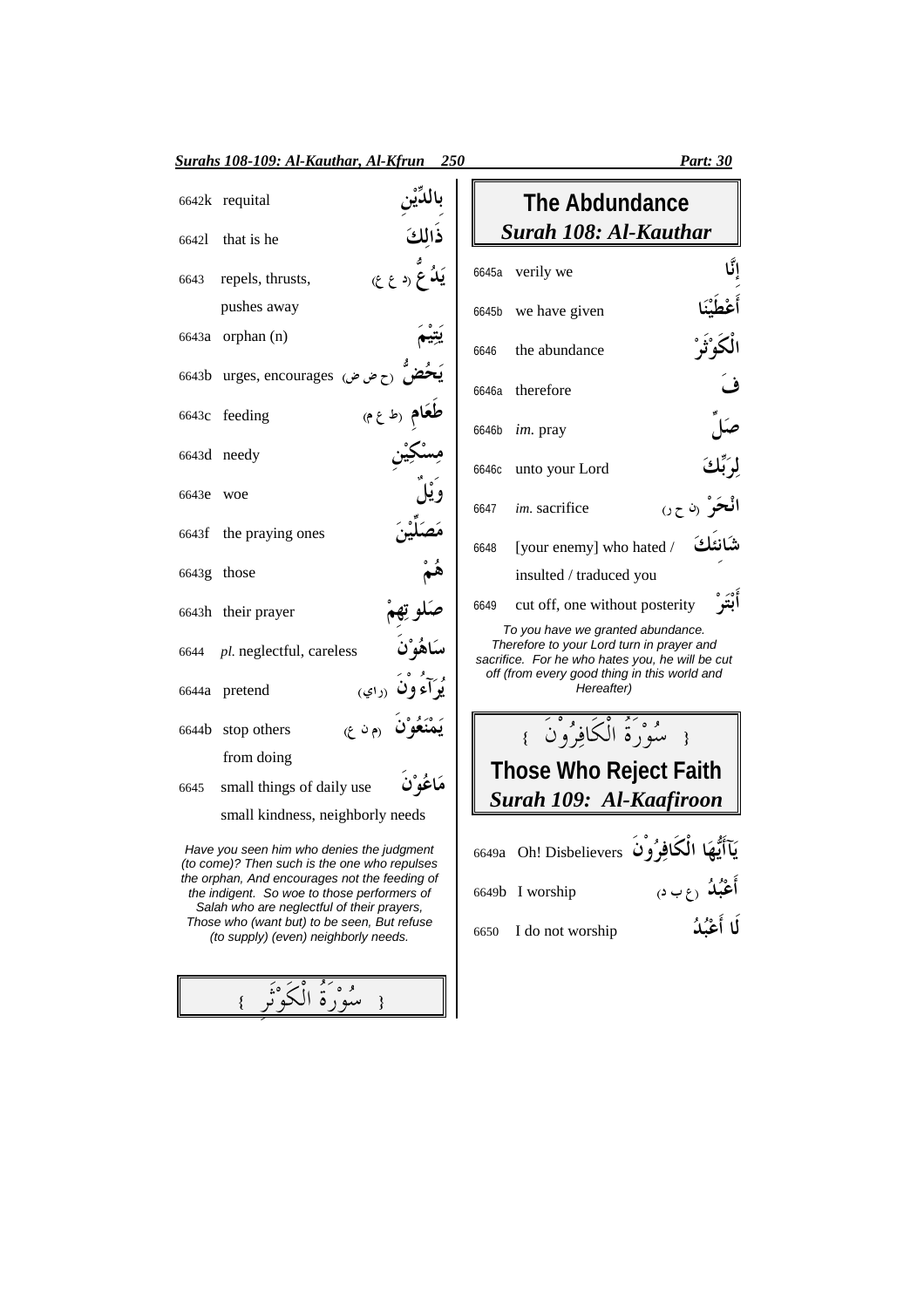|                          | <b>Surahs 110-111: An-Nasr, Lahab</b>                                                                                                        | 251                                                                                  |            |                                                                                                                                                                          | <b>Part: 30</b>     |
|--------------------------|----------------------------------------------------------------------------------------------------------------------------------------------|--------------------------------------------------------------------------------------|------------|--------------------------------------------------------------------------------------------------------------------------------------------------------------------------|---------------------|
|                          | 6650a that (which)                                                                                                                           | هَا                                                                                  |            | 6654h entering                                                                                                                                                           | و <b>ْن</b> رد خ لې |
| 6651                     | <b>مَا تَعْبُدُون</b> رع۔ن<br>pl. what you                                                                                                   |                                                                                      | 6655       | in troops                                                                                                                                                                |                     |
| 6651a you                | worship                                                                                                                                      |                                                                                      | 6655a then |                                                                                                                                                                          |                     |
|                          | <b>عَابِدُون</b> رع ب د ِ<br>6651b shall worship                                                                                             |                                                                                      |            | 6655b hymn the praise                                                                                                                                                    | (س ب ح)             |
| 6652                     | that which I worship                                                                                                                         | مَا أَعْمُدُ                                                                         |            | 6655c praise of                                                                                                                                                          |                     |
| 6652a I                  |                                                                                                                                              | أَنَا                                                                                |            | 6655d your lord                                                                                                                                                          |                     |
| 6653                     | that which you have                                                                                                                          | مَا عَبَدتَّمْ                                                                       | 6656       | <i>im.</i> seek forgiveness (غ ف ر)                                                                                                                                      |                     |
|                          | worshipped                                                                                                                                   |                                                                                      |            | 6656a verily                                                                                                                                                             |                     |
| 6654                     | ap. worshipper                                                                                                                               |                                                                                      | 6656b is   |                                                                                                                                                                          | كَانَ               |
|                          | 6654a unto you                                                                                                                               |                                                                                      |            | 6656c ever ready to                                                                                                                                                      | تَوَّابًا           |
|                          | 6654b your religion                                                                                                                          |                                                                                      |            | show mercy, oft-returning                                                                                                                                                |                     |
|                          | 6654c unto me<br>Say: O you who reject faith! I worship not that<br>which you worship, Nor will you worship that                             |                                                                                      |            | When comes help of Allah, and victory, And<br>crowds, Celebrate the praises of your Lord,<br>and pray for His forgiveness. For He is oft-<br>returning (in forgiveness). |                     |
|                          | which I worship, And I will not worship that<br>which you have been wont to worship, Nor will<br>you worship that which I worship. To you be |                                                                                      |            | وَصَفَّهَ لَهَبٍ }                                                                                                                                                       |                     |
|                          | your way, and to me mine.                                                                                                                    |                                                                                      |            | <b>The Flame</b>                                                                                                                                                         |                     |
|                          | وُو أَ النَّصْرُ }                                                                                                                           |                                                                                      |            | Surah 111: Al-Lahab                                                                                                                                                      |                     |
|                          | The Help                                                                                                                                     |                                                                                      | 6657       | fg. perished, doomed (ت ب ب)                                                                                                                                             |                     |
|                          | Surah 110: An-Nasr                                                                                                                           |                                                                                      |            | 6657a both hands                                                                                                                                                         | يَدَا               |
| 6654d came<br>6654e help |                                                                                                                                              | جَأء                                                                                 |            | 6657b Abu Lahab (name)                                                                                                                                                   |                     |
|                          | 6654f triumph                                                                                                                                |                                                                                      | 6658       | perished, doomed                                                                                                                                                         |                     |
|                          | 6654g you have seen                                                                                                                          | بى<br><b>ئص</b> ئو ( ن ص )<br><b>فَتْحُ</b> (ف ت ح)<br>ك <sup></sup> اَّيْتَ (ر ا ي) | 6658a not  |                                                                                                                                                                          |                     |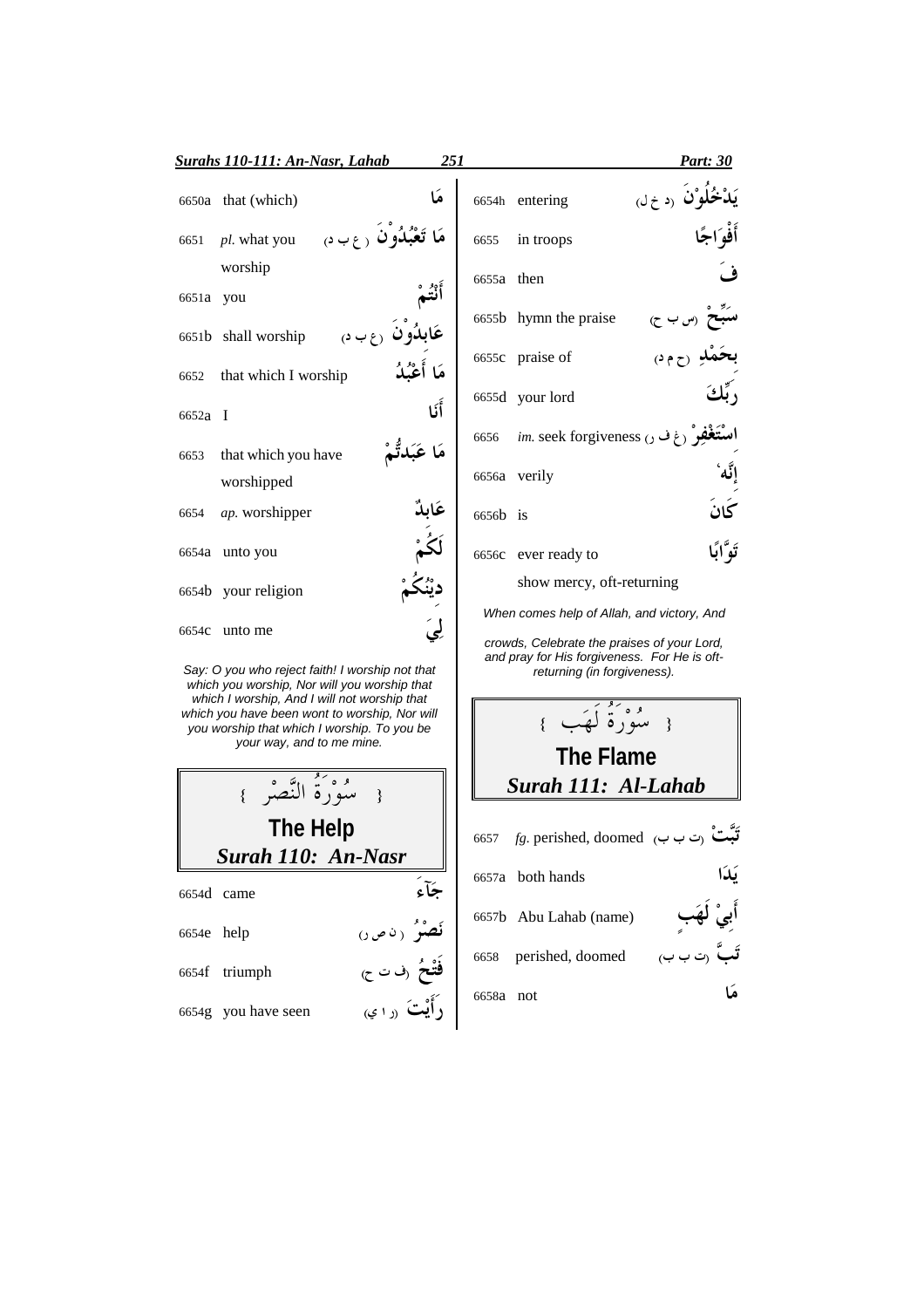|            | <b>Surah 112: Al-Ikhlaas</b>                    | 252                       | <u>Part: 30</u>                                                                                |
|------------|-------------------------------------------------|---------------------------|------------------------------------------------------------------------------------------------|
| 6659       | availed not,                                    | <b>مَا أُغنى</b> رغαني    | مُؤْرَةُ الْإِخْلَاصِ }                                                                        |
|            | did not profit                                  |                           | The Purity (of Faith)                                                                          |
|            | 6659a from                                      |                           | Surah 112: Al-Ikhlaas                                                                          |
| 6659b him  |                                                 |                           |                                                                                                |
| 6659c      | his wealth                                      | 6665<br>مَا لَه           | the one                                                                                        |
|            | 6659d that which                                | ھا                        | 6665a begets not                                                                               |
|            | 6659e earned                                    | ) (ك س ب)                 | 6665b $pv$ . (he) is not begotten                                                              |
| 6659f      | soon                                            |                           | كُفُوًا<br>6665c comparable, co-equal, like                                                    |
|            |                                                 | 6665d                     | he                                                                                             |
|            | 6659g he will be plunged                        | يُصَلِّمِي رص لي<br>6665e | أحَلْ<br>the one                                                                               |
| 6659h fire |                                                 |                           |                                                                                                |
| 6660       | of blazing flame                                | 6666                      | الصَّمَدُ<br>the Eternal, the Absolute,                                                        |
| 6660a      | woman, wife                                     |                           | Besought of all, One who needs<br>none but all need Him                                        |
|            |                                                 | 6666a not                 |                                                                                                |
| 6661       | $fg.$ carrier                                   | 4 (ح م ل)<br>6667         | begets not                                                                                     |
| 6662       | wood, (fire wood)                               |                           | <b>يُوْلَٰڏ</b> (ول د <sub>)</sub>                                                             |
| 6663       | neck                                            | 6668                      | was not begotten                                                                               |
| 6663a her  |                                                 |                           | <b>یَکُنْ</b> رك دن <sub>)</sub><br>6668a there is none                                        |
|            |                                                 |                           | 6668b unto him                                                                                 |
|            | 6663b rope, halter                              | 6669                      | comparable                                                                                     |
| 6664       | palm-fiber                                      |                           |                                                                                                |
|            | Porish the hands of the father of flamel Porish |                           | Say: He is Allah, the One; Allah, the eternal,<br>absolute: He begets not, nor is He begotten: |

Perish the hands of the father of flame! Perish<br>he! No profit to him from all his wealth, and all<br>his gains! Burnt soon will he be in a fire of<br>blazing flame! His wife shall carry the<br>(crackling) wood - as fuel! A twisted

n, And there is none like unto Him.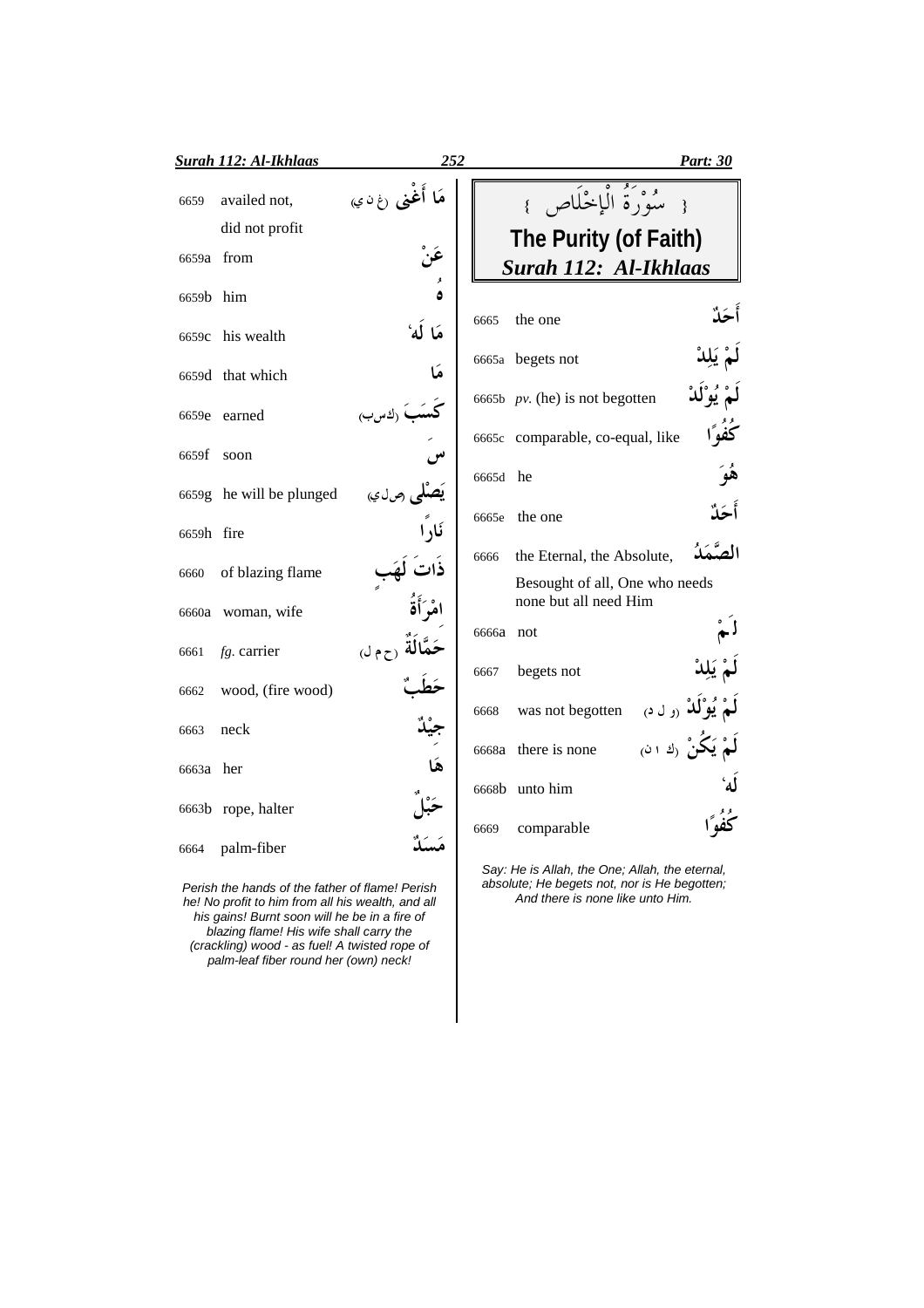| <b>Surahs 113-114: Al-Falaq, An-Naas</b><br>253              | Part: 30                                                                                       |
|--------------------------------------------------------------|------------------------------------------------------------------------------------------------|
| { سُوْرَةُ الْفَلَقِ }                                       | مَعْ دَمَّةً النَّاسِ }<br>$\rightarrow$                                                       |
| <b>The Dawn</b>                                              | <b>The Mankind</b>                                                                             |
| Surah 113: Al-Falag                                          | Surah 114: An-Naas                                                                             |
| أَعُوْ ٰذُ<br>I seek refuge<br>6670                          | قل رقول)<br>6675c<br>say                                                                       |
| <b>عَوْ'ذَ</b> رع و د <sub>َ)</sub><br>6670a to take refuge, | 6675d mankind                                                                                  |
| to seek protection                                           | King $(\rho L):$ (هُلُوْكَ $L$ .)<br>مَلْكُ<br>6676                                            |
| رب<br>6670b Lord, Sustainer                                  |                                                                                                |
| فَلَقٌ<br>daybreak, rising dawn<br>6671                      | إلكاه<br>6676a God                                                                             |
| شرً<br>6671a evil                                            | مِنْ<br>6676b from                                                                             |
| هَا                                                          | شَرٌ<br>6676c evil                                                                             |
| 6671b which                                                  | <b>واس</b> (و س و س)<br>6676d whishperer                                                       |
| <b>خَلقَ</b> رخ ل ق<br>6671c he created                      | the one who<br>6677                                                                            |
| <b>غاسِقِ</b> رغ س ق <sub>)</sub><br>darkness<br>6672        | sneaks / withdraws                                                                             |
| إذا<br>6672a when                                            | الذي<br>6677a who                                                                              |
| وقبَ رو ق ب<br>overspread, came<br>6673                      | و .<br><b>پُوِ سُوِّسِ</b> (و س و س)<br>whispers<br>6678                                       |
| <b>نَفاثات</b> رن ف ڻ<br>fg. pl. blowers<br>6674             | 6678a in                                                                                       |
| (نَفَاتُة<br>$(sr)$ :                                        | 6678b breasts, (hearts)                                                                        |
| <b>عُقلِ</b> رع ق د <sub>)</sub><br>knots<br>6675            | جَنَّة رج ن ن<br>6678c Jinn                                                                    |
| <b>حاسيد</b> رح س د <sub>)</sub><br>6675a envier             | Say: I seek refuge with the Lord and cherisher<br>of mankind, The king of mankind, The God of  |
| ځسکه رځ س د )<br>6675b envies                                | mankind, From the evil of the whisperer, who<br>withdraws (after his whisper), who whispers in |

Say: I seek refuge with the Lord of the Dawn,<br>From the mischief of created things; From the<br>mischief of darkness as it overspreads; From the mischief of those who blow the knots; And<br>from the mischief of the envious one as he practices envy.

withdraws (after his whisper), who whispers in<br>the breasts (hearts) of mankind, of jinns and men.

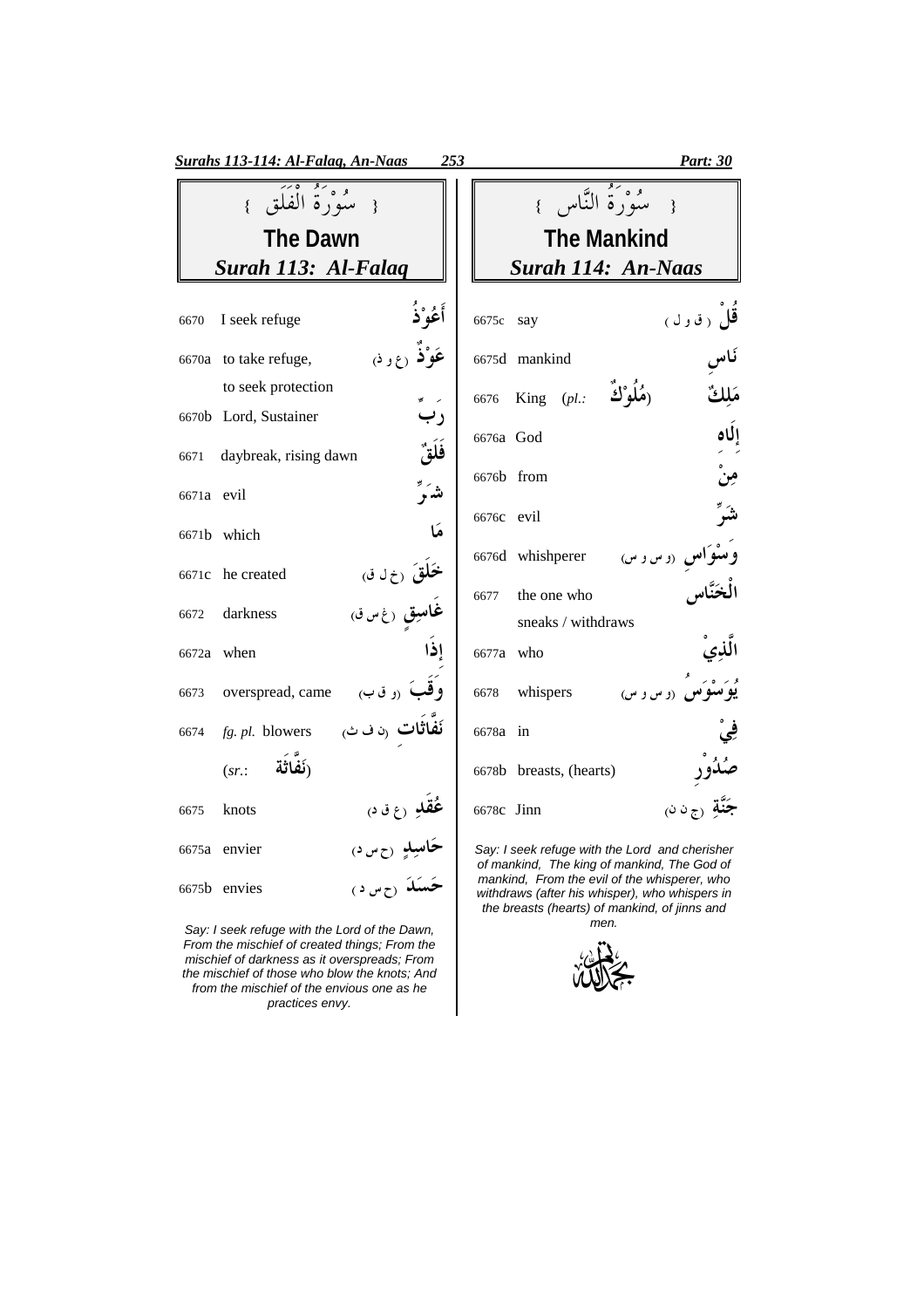

## *Where Do I Go From Here?*

*Well! You can start studying the second main source of Islam, i.e., Hadith. There are plenty of Hadith collections available which contain the Arabic text alongside the English translation. You can start with any of them. By now, insha-Allah, you must have developed the capability to identify the meanings of new words in the translation.* \*\*\*\*\*



*And say: "O My Lord! Increase me in knowledge."*